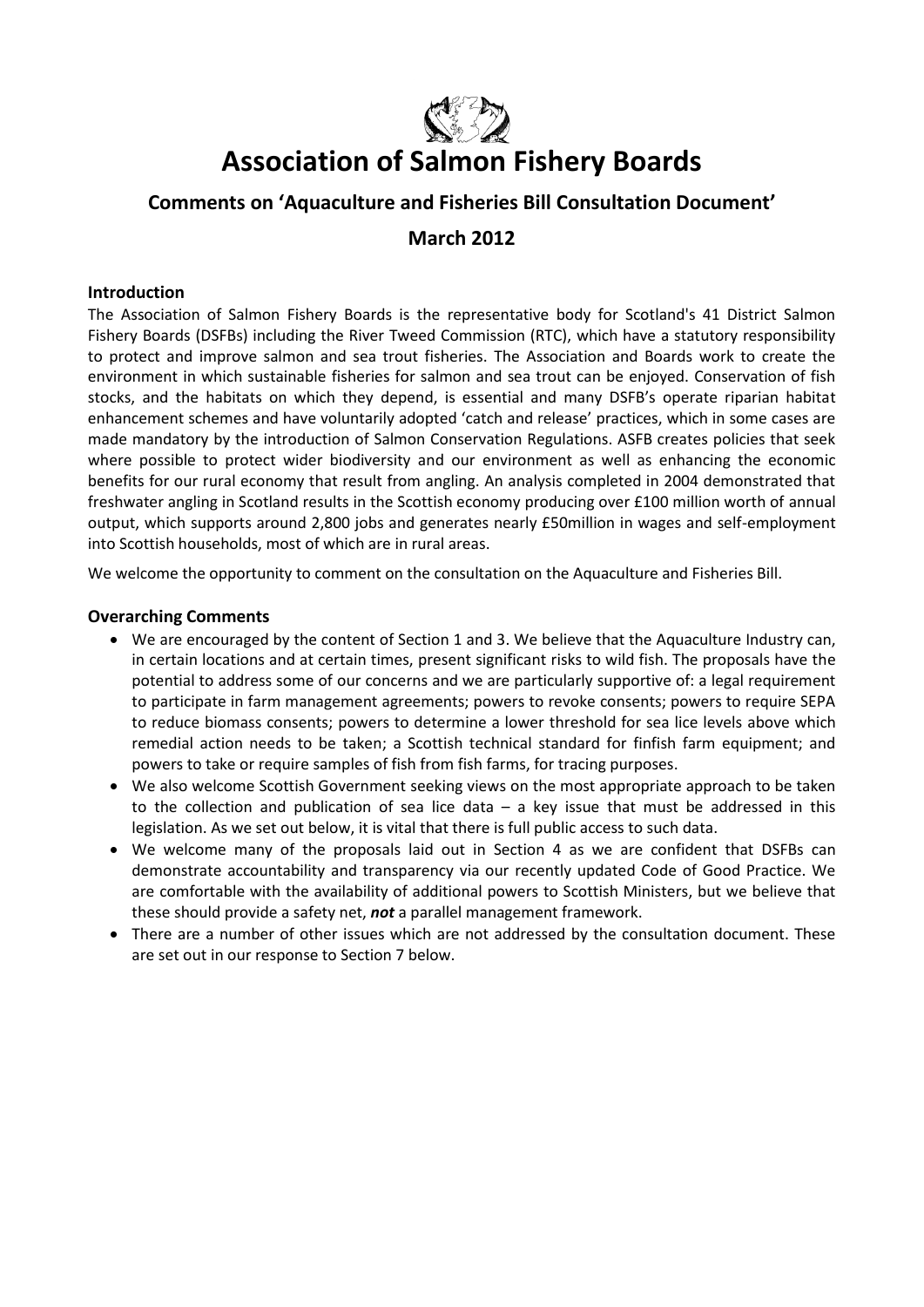# **Specific comments**

# **Section 1: The sustainable development of aquaculture**

*Q1. Do you agree that we should, subject to appropriate safeguards, make it a legal requirement for marine finfish operators to participate in an appropriate Farm Management Agreement with sanctions for failure to do so, or to adhere to the terms of the agreement?*

Yes – this was a clear recommendation of the Ministerial Group on Aquaculture. ASFB believe that a coordinated approach to stocking, fallowing and treatment of sea lice and other disease outbreaks, at a scale appropriate to the potential dispersion of sea lice and other diseases, is an important step in lowering the risks to wild fish arising from aquaculture. We therefore agree that participation in FMAs should be a legal requirement, and that sanctions for failure to adhere to such agreements are appropriate.

However, FMAs do not have any input from wild fisheries interests. One of the identified failings of Area Management Agreements (which did have wild fisheries input) was the requirement for all discussions to take place under a confidentiality agreement. This lack of transparency led to suspicion about the process and ultimately resulted in a lack of wider support for the TWG process. It is therefore important, at the very least, that the proceedings of FMAs, and any data held within that agreement are open and accessible.

*Q2. Do you agree that operators should have primary responsibility for determining the boundaries (and other management arrangements) for Management Areas, but with Scottish Ministers having a fallback power to specify alternative Areas?*

We are concerned that the existing farm management agreements are extremely variable in size. Whilst we recognise that there remains incomplete information and understanding about connectivity between farms and FMAs, it would appear that in some instances, the current FMA boundaries are not primarily based on reasons of good husbandry, biosecurity and control of sea lice. For example, there are individual companies which operate within relatively small geographical areas, but across a number of farm management agreements (in which no other companies participate). From a wild fisheries perspective, FMAs should ultimately be set based on sea lice dispersal models, in order to ensure that coordinated treatment strategies are optimised. Where such models do not currently exist, there should be a general principle of precaution in setting larger, rather than smaller boundaries, in order to minimise the risks of transfer of disease/parasites between FMAs. We would therefore support Scottish Ministers having powers to specify FMA boundaries, particularly as new information becomes available on sea lice dispersal. We support the examples laid out in paragraph 11 as to when such powers could be used. Indeed, we believe that several of the existing FMAs should be consolidated at the earliest possible opportunity.

*Q3. Do you agree that an independent arbitration process should be put in place (with statutory underpinning) to resolve disputes related to Farm Management Agreements?*

If such a process can increase the effectiveness of such agreements then ASFB would be supportive of an independent arbitration process. As we set out in our comments relating to Q1 above, we believe that the proceedings of FMAs should be open and accessible to wild fishery interests, and on that basis we believe that an arbitration process should be available to resolve disputes relating to FMAs involving all interested parties.

- *Q4. How do you think such a system might best be developed?* No comment.
- *Q5. Do you agree we ought to review the question of unused consents?* Yes.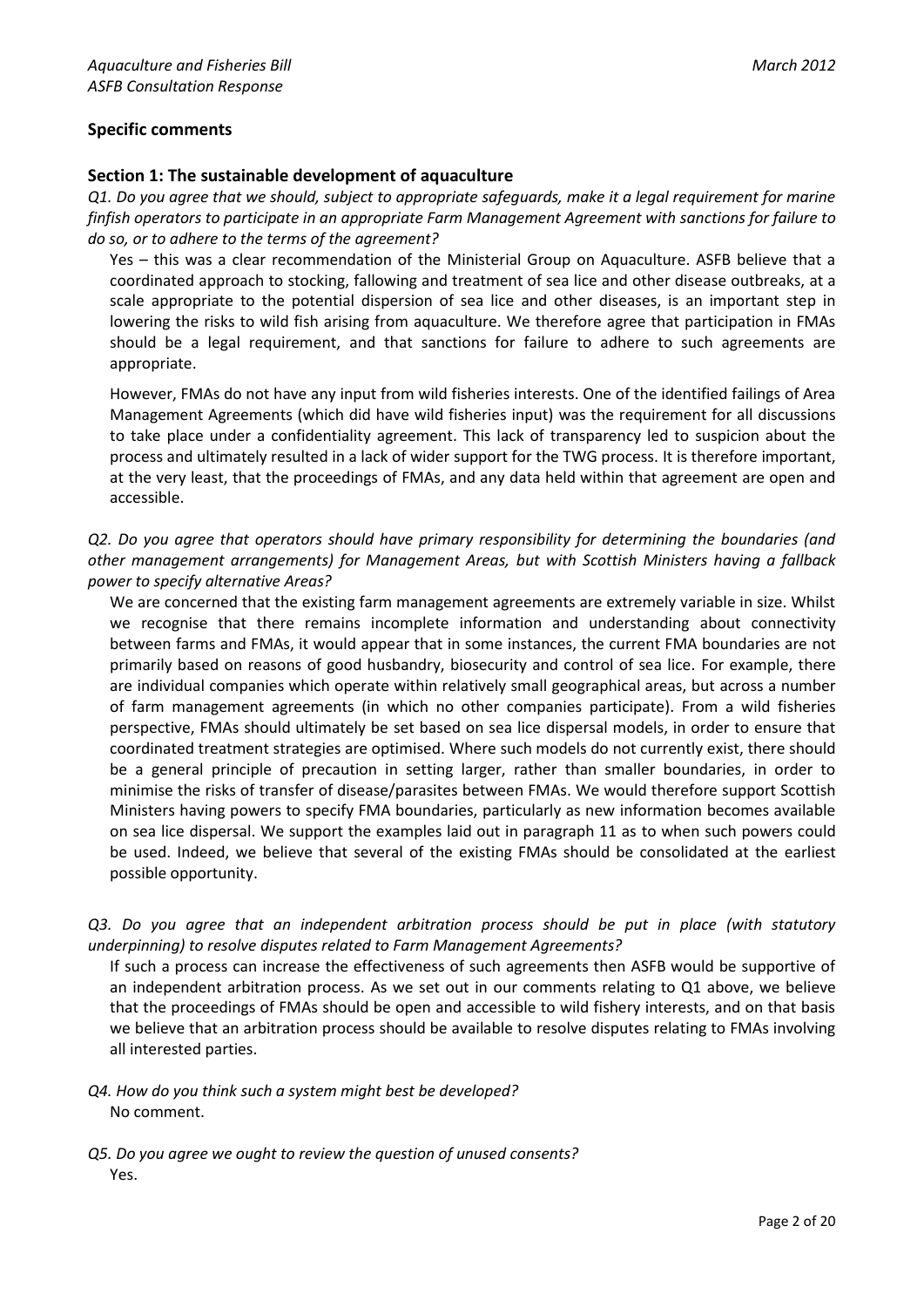*Q6. What do you consider are suitable options to promote use or relinquishment of unused consents?*

Paragraph 19 sets out a number of reasons why consents for unused sites may be held, including holding sites as buffer zones, as part of farm management area arrangements to assist in fish health and disease management. We would be extremely concerned if unused consents were the only mechanism available to achieve such an aim. Indeed, as we have stated above, FMAs should be set at an appropriate size, and with appropriate spacing to allow such buffer zones to operate effectively.

The most suitable option to promote use or relinquishment of unused consents will depend on the individual circumstances at the site in question, and with that in mind we can see merit in all of the incentives set out in paragraph 20. However, as highlighted above, there are situations when the most appropriate approach is to revoke a consent and ensure that no further consents are reissued in that area. This mechanism should also be reflected through the marine planning system.

# *Q7. Do you agree that Scottish Ministers should be given powers, ultimately, to revoke, or to require or request others to revoke, consents?*

Yes. Such a power to revoke consents is particularly important as our understanding of the potential interactions between aquaculture and wild salmonids improves. Given that Marine Scotland Science are unable to give definitive predictions as to the effect of a site in a particular location, and taking into account that most developments receive permanent planning consent, it is a concern that such a power does not currently exist.

# *Q8.Should any such power relate to all or to particular consents (and if the latter, which)?* Such a power should relate to all consents for both marine and freshwater production.

# *Q9. What in your view is the most appropriate approach to be taken to the collection and publication of sealice data?*

The most appropriate approach is for full public access to sea lice data in a disaggregated form. As stated in the consultation document, the Healthier Fish Working Group recommended an industry-run database with publically facing reports on sea lice numbers, aggregated over 6 regional zones. However, the regional zones in question are so large as to make the data impossible to utilise in any sensible way. Indeed, any issues at a local level will be hidden in the 'noise' associated with aggregating over such a large area. For example, during June 2011 lice numbers across the North Mainland region, on average, were 138% above the suggested lice treatment threshold (0.5 adult female lice per fish) and from September-November, for the same region, lice numbers were, on average, 284% above the suggested lice treatment threshold (1 adult female lice per fish). If we assume that most farms in the area were operating in compliance with the Industry Code, this would strongly suggest that some farms in that area had significant problems with sea lice, given that the average over the whole area was over the lice treatment threshold. We are aware of sea lice issues on wild salmonids within this region, but there is currently no mechanism of assessing whether such issues for wild fish relate to lice levels on nearby farms. Even where the industry database shows that, *on average*, lice numbers remain below the suggested lice treatment threshold set out in the industry code, the fact that numbers are aggregated over such a large area means that such a result *does not* demonstrate that there are no issues for wild salmonids at a local level.

Full public access to lice data in Scotland would allow assessments to be made of the success or otherwise of lice control strategies and subsequent impacts on wild fisheries. In addition, full access to lice data would allow the Fish Health Inspectorate to prioritise limited resources on 'problem' sites as part of the on-going farm inspection process.

Another area where access to such data is necessary is the aquaculture planning process. A major concern for wild fisheries interests is the potential for cumulative impacts on fish which often have to negotiate large numbers of farms on their migration to the open ocean. Such cumulative impacts cannot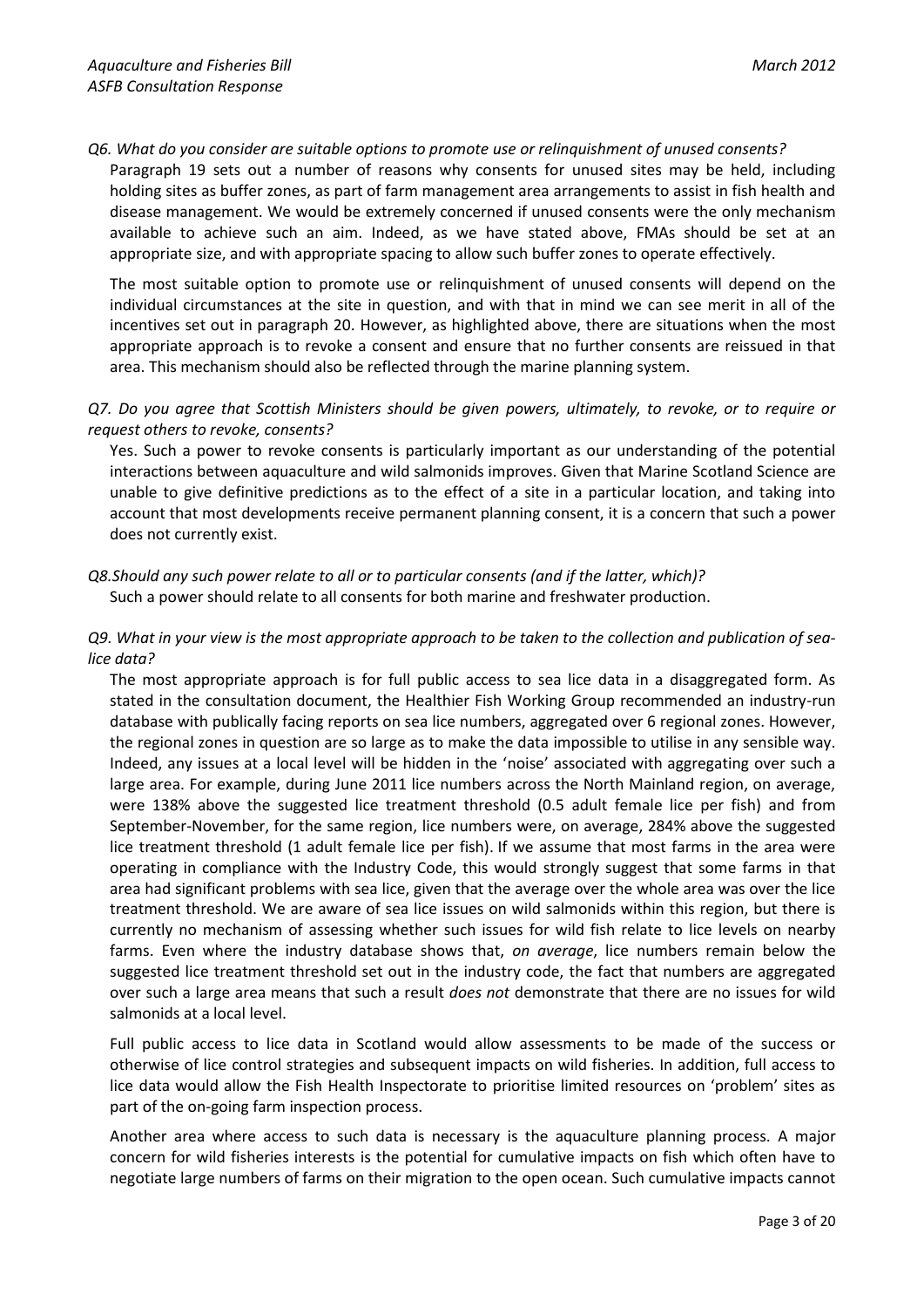<u>.</u>

currently be adequately assessed as part of the planning process, as planners do not have access to lice levels on existing farms in the area. There is a clear trend for fish farm applicants to state that they will adhere to the Code of Good Practice with regard to lice levels and the routine response to this by Marine Scotland Science is to state that if the target is met then the impact will be minimal (despite also stating that current industry practice as laid out in the Code of Good Practice is insufficient to protect wild fish). At the present time there is no way of assessing such claims, and indeed, under some circumstances in some areas we do not believe that operators are capable of meeting such targets (as the industry statistics highlighted above suggest).

The consultation document states that this area remains a key area of contention between aquaculture and salmon and freshwater fisheries interests. However, if the industry is confident that sea lice levels can be controlled in line with the Industry Code (notwithstanding our concerns regarding the adequacy of the current code to protect wild fish – please see our response to Q20), then there should be no concern in making such information public. The consultation document also states that data need to be properly presented, explained and understood, otherwise there is a risk that they may be misinterpreted or misused. If data needs to be explained in order to facilitate understanding, then that is a role for the industry - it is *not* a reason to withhold or otherwise sanitise data. Indeed, full public access to sea lice data is consistent with operating in an open and transparent manner – a vital step for an industry with the potential to have significant environmental effects. There would also be wider benefits in having such data available to academic institutions within Scotland, as part of research into the effects of sea lice, treatment success, resistance to existing treatments and indeed the development of new treatments.

We believe that the principles for collection and publication of sea lice data should be as follows: All farms should report data on a weekly basis to Marine Scotland; sea lice data should be published monthly, on a farm by farm basis, on a publically available webpage (operated by Marine Scotland or the Industry); the webpage could then be used to explain the data in whatever manner is deemed appropriate. However, it is fundamentally important that raw data is available.

*Q10. Do you agree that aquaculture businesses ought to be required to provide additional information on fish mortality, movements, disease, treatment and production as set out above?*

Yes. These recommendations of the Healthier Fish Working Group were not contentious. Such data should be supplied to Marine Scotland and made available via a publically available website.

*Q11. What are your views on the timing and frequency of submission of such data?*

We believe that such data should be submitted on a weekly basis, with the possible exception of treatment notification, which could be collected less frequently.

*Q12. Do you agree that Scottish Ministers should have powers to require SEPA to reduce a biomass consent where it appears to them necessary and appropriate – for example to address concerns about fish health and welfare?*

Yes. Alongside powers to revoke consents, we believe that this power is a necessary and appropriate response. As we stated in our response to the consultation on permitted development rights for aquaculture<sup>1</sup> SEPA biomass consents under the Water Environment (Controlled Activities) Regulations 2005 are limited to 'discharges' such as fish waste and chemo-therapeutants and these are not currently interpreted as including sea lice. Marine Scotland Science have recently stated that '*adherence to Integrated Sea Lice Management (ISLM) as described in the industry Code of Good Practice may not necessarily prevent release of substantial numbers of lice from aquaculture installations. The CoGP takes no account of farm size, or number of farms in an area, in setting threshold levels for sea lice treatments. This may be appropriate when the aim is to protect the welfare of farmed fish but it will not necessarily* 

 $^1$  Available at: http://www.asfb.org.uk/wp-content/uploads/2011/06/ASFB-response-to-aquaculture-PDR-consultation.pdf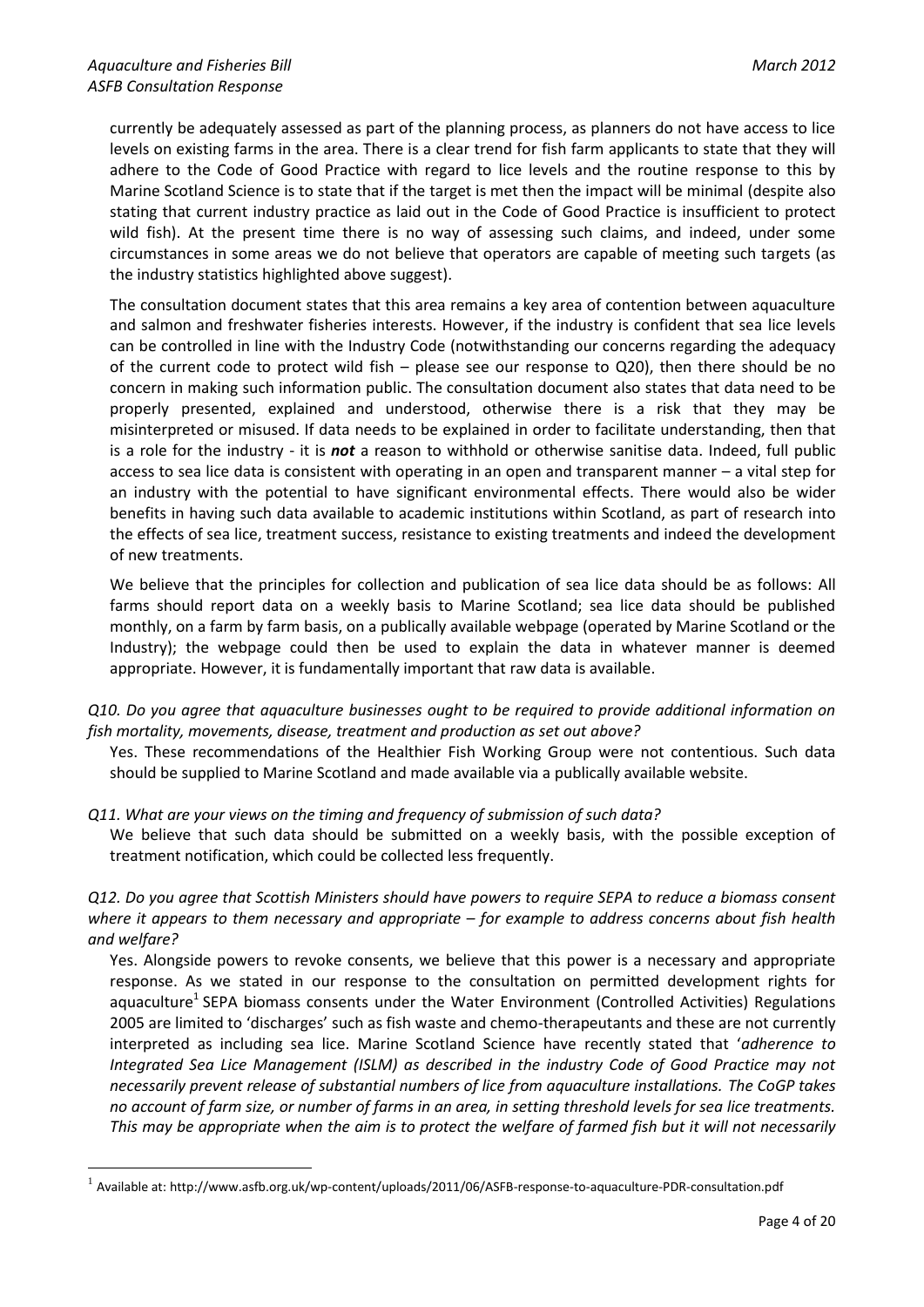*prevent significant numbers of larval lice being shed into the environment, and posing a risk for wild fish particularly in the case of larger farms or management areas holding a large biomass of farmed fish.'* We agree that the absolute number of sea lice released from a farm (which is clearly a function of the overall production biomass) is more important than the relative number of lice per fish. However, as stated above, these factors are not taken into account in SEPA's decision-making process and therefore it is entirely correct that Scottish Ministers should have a power to reduce biomass consents where appropriate. It is important that such powers are available to address concerns relating to the health and welfare of **both** farmed and wild fish. However, as we set out in our response to Section 7, we believe that sea lice emanating from sea cages should be treated in the same manner as other discharges. This would deal with the current lacuna in law with respect to the control of sea lice emanating from cages.

*Q13. Do you agree we should make enabling legislation giving Scottish Ministers powers to place additional control requirements on wellboats?*

Yes, particularly with regard to fish movement/discharges. Such powers should be taken **and implemented** following enactment.

*Q14. Do you think Scottish Ministers should be given additional powers to place controls on processing plants?*

Yes. Such powers should be taken **and implemented** following enactment.

*Q15. Do you agree that the regulatory framework should be the same for all seaweed farms?* No comment.

*Q16. Do you agree that the most appropriate approach to regulation of this sector would be through marine licensing?* 

No comment.

*Q17. If not, what alternative arrangements would you suggest?* No comment.

*Q18. Do you agree that we should provide for additional powers for Scottish Ministers in relation to commercially damaging native species?* No comment.

# **Section 2: Protection of shellfish growing waters**

*Q19. Do you agree with the introduction of provisions to protect shellfish growing waters and support the sustainable growth of the shellfish industry?* No Comment.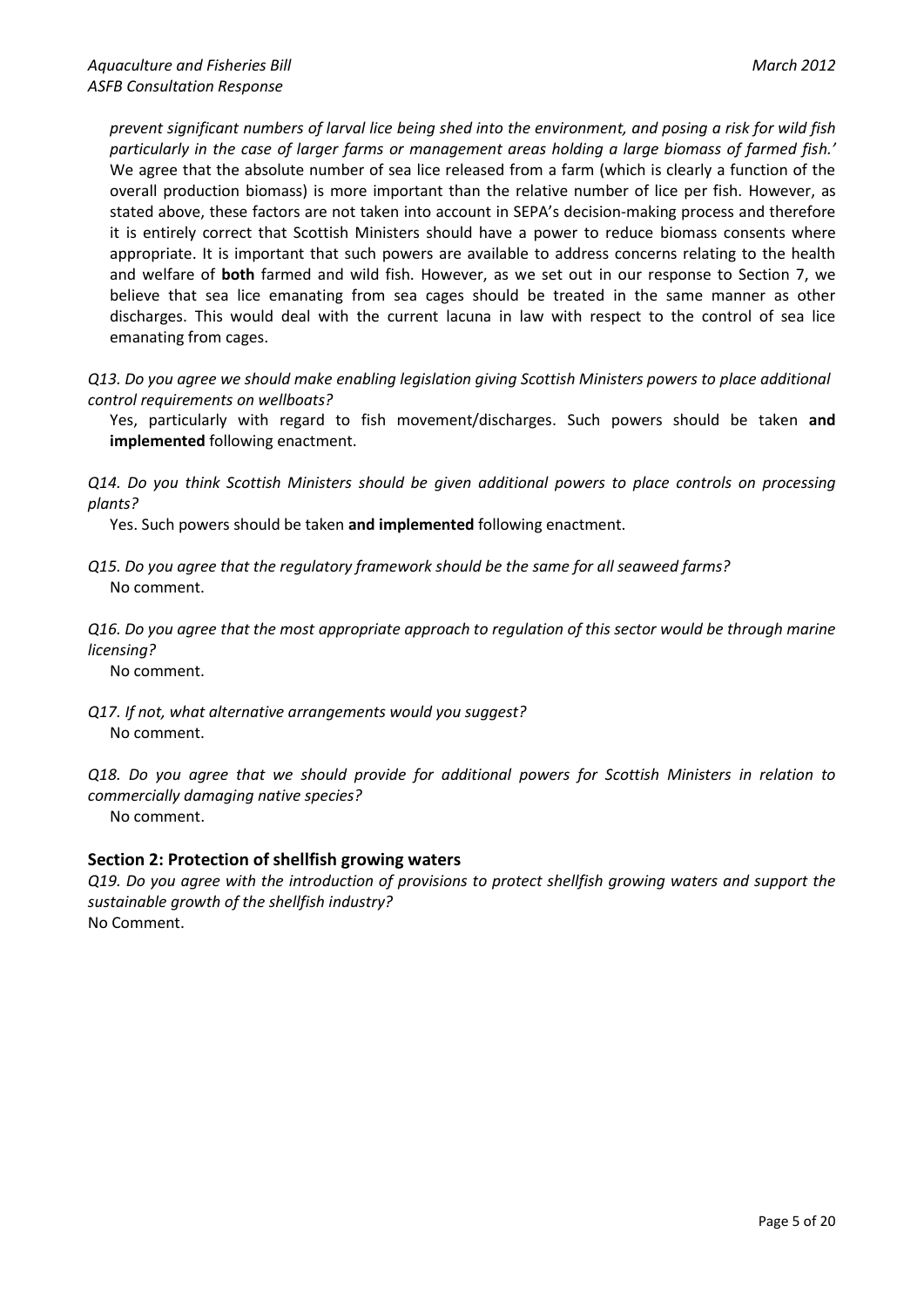# **Section 3: Fish farming and wild salmonid interactions**

*Q20. Do you agree that there is a case for giving Scottish Ministers powers to determine a lower threshold above which remedial action needs to be taken in appropriate circumstances and potentially as part of a wider suite of protection measures?*

Yes. Marine Scotland Science, in responding to fish farm applications, routinely states:

"*However, it should be noted that adherence to Integrated Sea Lice Management (ISLM) as described in the industry Code of Good Practice may not necessarily prevent release of substantial numbers of lice from aquaculture installations. The CoGP takes no account of farm size, or number of farms in an area, in setting threshold levels for sea lice treatments. This may be appropriate when the aim is to protect the welfare of farmed fish but it will not necessarily prevent significant numbers of larval lice being shed into the environment, and posing a risk for wild fish particularly in the case of larger farms or management areas holding a large biomass of farmed fish.'*

ASFB agree with this statement and believe that threshold lice levels, above which remedial action needs to be taken should be changed in order to take into account farm biomass and the cumulative biomass in the local area in order to minimise the risks to wild fish. It is important to note that sea trout are present in inshore areas throughout the year and therefore threshold levels should also be appropriate to the needs of sea trout.

# *Q21. Do you agree we should provide powers for Scottish Ministers to require all finfish farms operating in Scotland to use equipment that conforms to a Scottish Technical Standard? (The technical content of the standard would be defined separately.)*

Yes. We recognise and support the progress that the industry has made to reduce the number of escapes in Scotland. We also support the work of the Improved Containment Working Group in developing such standards. However, escapes do still occur, and will continue to be an inevitable consequence of fish farming in cages in both seawater and freshwater systems until such time as finfish farming is carried out under closed-containment. The work of the Improved Containment Working Group has also demonstrated that a significant proportion of escapes are not due to equipment failure, but rather to human error (29.5% in 2010). In parallel with developing equipment that confirms to a Scottish Technical Standard, accredited training in the use of such equipment should also be developed and Scottish Ministers should also have powers to require all personnel operating in Scotland to demonstrate competence in the use of equipment.

# *Q22. Do you agree that there should be additional powers for Scottish Ministers to take or require samples of fish from fish farms, for tracing purposes?*

Yes. We believe that all companies in the Scottish Industry should provide access to samples to enable escapee fish to be identified to farm of origin. Should genetic sampling prove technically feasible, such sampling would also allow the full assessment of the extent of introgression between farmed and wild fish. Novel genetic techniques based on single nucleotide polymorphism technology currently allow escaped salmon to be identified to the farm of origin. We are aware that some Scottish companies are content to provide this information and we believe that such a scheme should be mandatory across Scotland. We understand that Marine Scotland Science are currently undertaking a scoping study to assess the technical feasibility of identifying escapes and quantifying introgression using genetic methods. Such a power could then be deployed in future, depending on the results of the MSS scoping study.

We are particularly concerned about the risks associated with smolt production in open freshwater cages. Large escape events or 'drip' escapes through the use of nets with inappropriate mesh sizes, will result in an increased potential for introgression with wild fish. We now have evidence of drip smolt escapes from several parts of Scotland which are not being caught by the reporting process. Even where introgression does not occur, such escapees will compete with and may displace resident wild fish. Ultimately we believe that there should be a phased withdrawal from smolt production in freshwater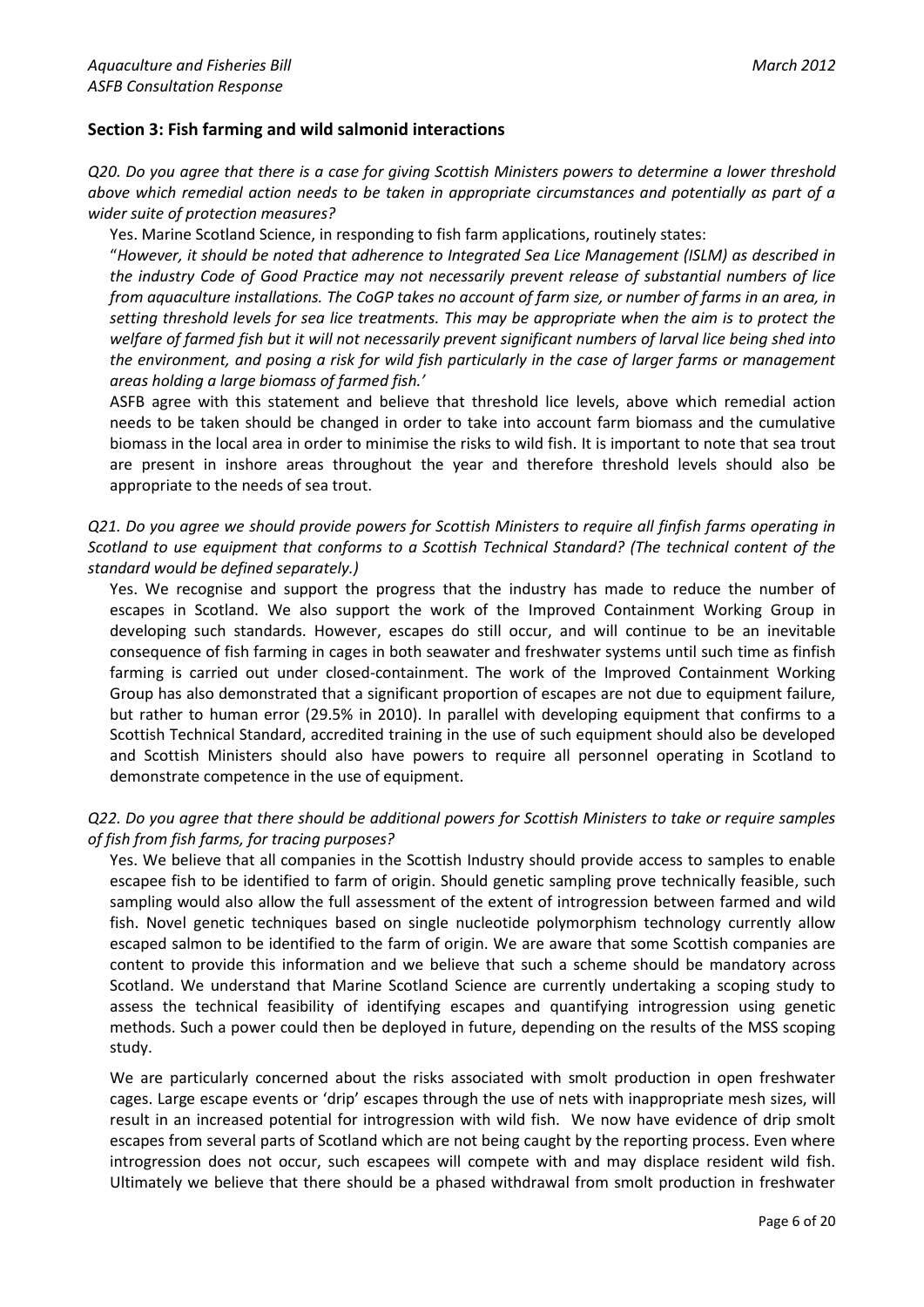cages, particularly in systems containing migratory salmonids. In the meantime, we believe that all freshwater cage farms should be required to retain genetic samples from each batch of fish to allow escapees to be traced to farm of origin. Where fish can be traced to farm of origin (marine or freshwater) there should be strict liability and a fine proportional to the number of escaped fish recovered.

In addition, we believe that there is also a move in Norway to ensure that all farmed fish are marked with a uniquely numbered tag, again with the purpose of identifying the source of escapes under strict liability. Whilst we accept that this approach would not be practicable in freshwater, we believe that there is merit in this approach for marine cage fish, as it is consistent with the polluter pays principle.

Ultimately, whilst there may be disagreement on the specific means of identifying escaped fish, and in recognition that technical methods will progress over time, we would advocate that the power should be drafted in such a way as to allow samples for tracing purposes to be taken, but without being prescriptive as to the means to achieve this aim.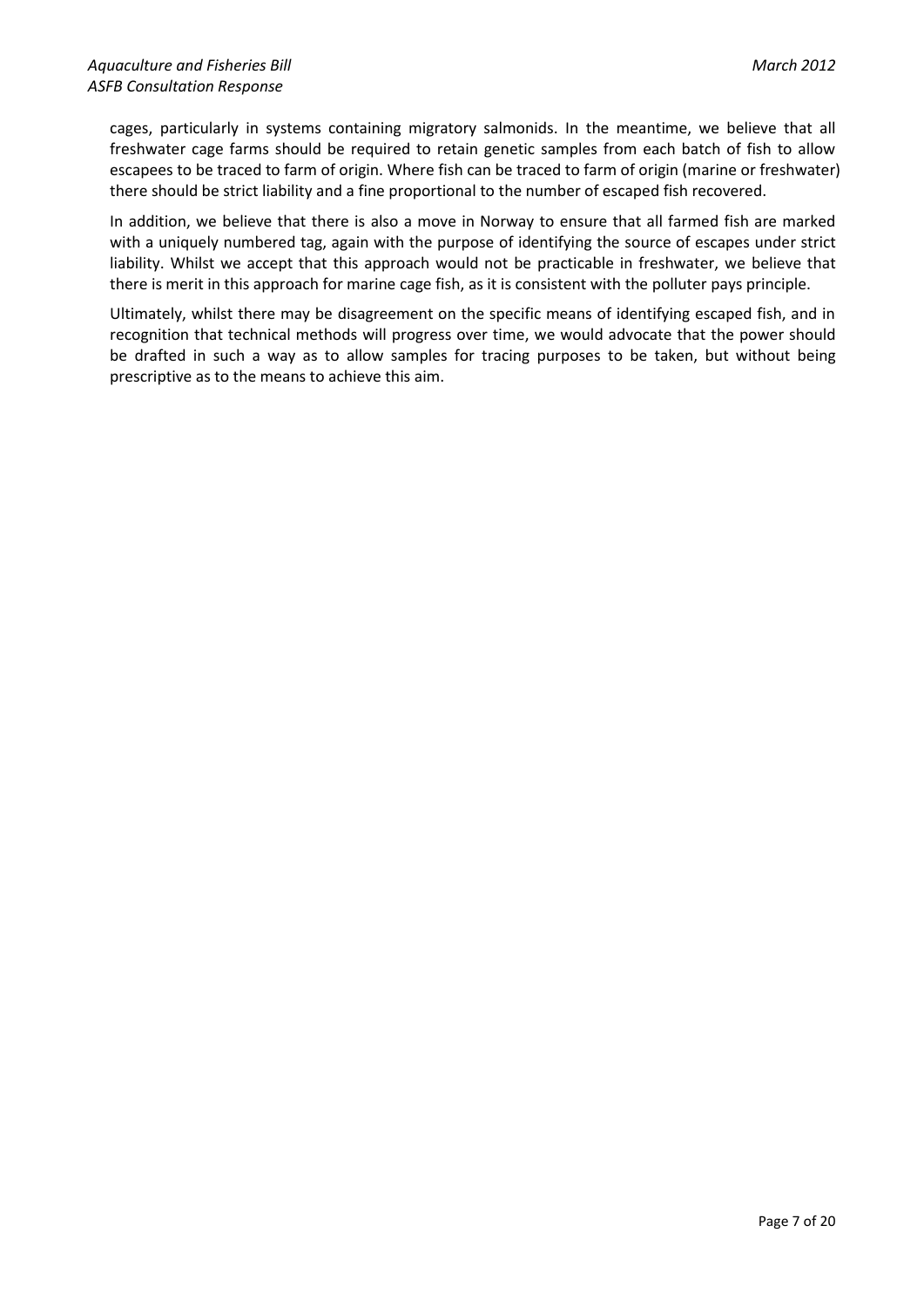# **Section 4: Salmon and freshwater fisheries management**

**General Comments**: The current DSFB organisational structure provides highly effective management of our iconic Atlantic salmon and sea trout fisheries. Its strengths lie in its local self-financing structure, and it is a structure which is highly respected and envied. It is capable of reacting swiftly to changing circumstances, and yet no changes to individual's rights can be made without the sanction of the Minister. Scotland benefits hugely from the management of fisheries by DSFBs. DSFBs are funded by fishery proprietors in the district, to a value exceeding £3.5m in 2010, in the interests of the overall management of the fishery. In addition, Board Members give their time on an entirely voluntary basis. To replicate this management model in the public sector would be massively expensive to the public purse.

The optimistic view painted in paragraph 74 demonstrates that the present management structure is effective. However, it would be wrong to assume that all runs of salmon in all rivers are at their optimum level. Whilst 2010 did indeed see the highest total rod and line catch on record (since 1952) it is important, when drawing comparisons with the past, that we compare like with like. In the 1960s, half a million fish or more were caught annually in Scottish coastal and estuary nets, before salmon were able to access their natal rivers. There was also a catch of over 3000 tonnes at Greenland and the Faroes. The number of salmon returning to Scottish waters is clearly hugely reduced from sixty years ago. Despite strong grilse and summer salmon runs in many parts of Scotland in 2010, it was another poor year for spring salmon. Conversely, in 2011, whilst the spring runs recovered to a degree, the grilse runs were late and weak. Fishery managers manage the resource based on individual stock components (such as spring salmon) rather than on total numbers of fish returning to the river. A healthy run of fish, returning throughout the entire season, contributes to a long angling season which secures employment and is important to the local angling-related economy. Protection of such stocks may, on occasion, require the intervention of Scottish Ministers, via statutory conservation measures.

Paragraph 75, sets out the retention of fish in the fixed engine (15,577), net and coble (11,738), and rod (32,712) fisheries in 2010, but does not comment on the sustainability of these catches, or indeed the contribution to fisheries management arising from these catches. It should be noted that net fisheries accounted for over 45% of the retained catch (19.8% of the total catch), but only contributed 1.3% of the total funding raised by DSFBs for fishery management. This situation is clearly inequitable and should be addressed by the forthcoming legislation.

We welcome many of the proposals laid out in this section as we are confident that DSFBs can demonstrate accountability and transparency via our recently updated Code of Good Practice. We are comfortable with the availability of additional powers to Scottish Ministers, but we believe that these should provide a safety net, *not* a parallel management framework. We would note that should Scottish Ministers elect to take such powers, there are associated financial implications, a point which is particularly relevant given the reduction in public sector budgets highlighted in section 6. We would also note that the consultation document does not clarify what alternative arrangements would be put in place should Scottish Ministers take these powers. One of the great advantages of the current structure of fisheries management in Scotland is that the resource is managed at a local catchment scale rather than centrally, and funding raised locally is spent locally. We believe that this principle of local management remains the foundation of effective fisheries management in Scotland.

# *Q23. Do you agree that we should introduce a specific duty on Boards to act fairly and transparently?*

ASFB agree that all DSFBs, as with all bodies, should act fairly and transparently – indeed our Code of Good Practice, which has recently been updated, is designed to ensure just that. Whilst we would not be uncomfortable with the obligation to act fairly and transparently, we are not convinced that a specific duty is the best way to achieve this aim. Indeed, we do not understand how such a duty would work in practice or how DSFBs would demonstrate that they were discharging such a duty. In addition, it is not clear from the consultation document who would judge whether a Board has acted fairly and transparently, or what criteria would be used to determine this? DSFBs have no legal powers to make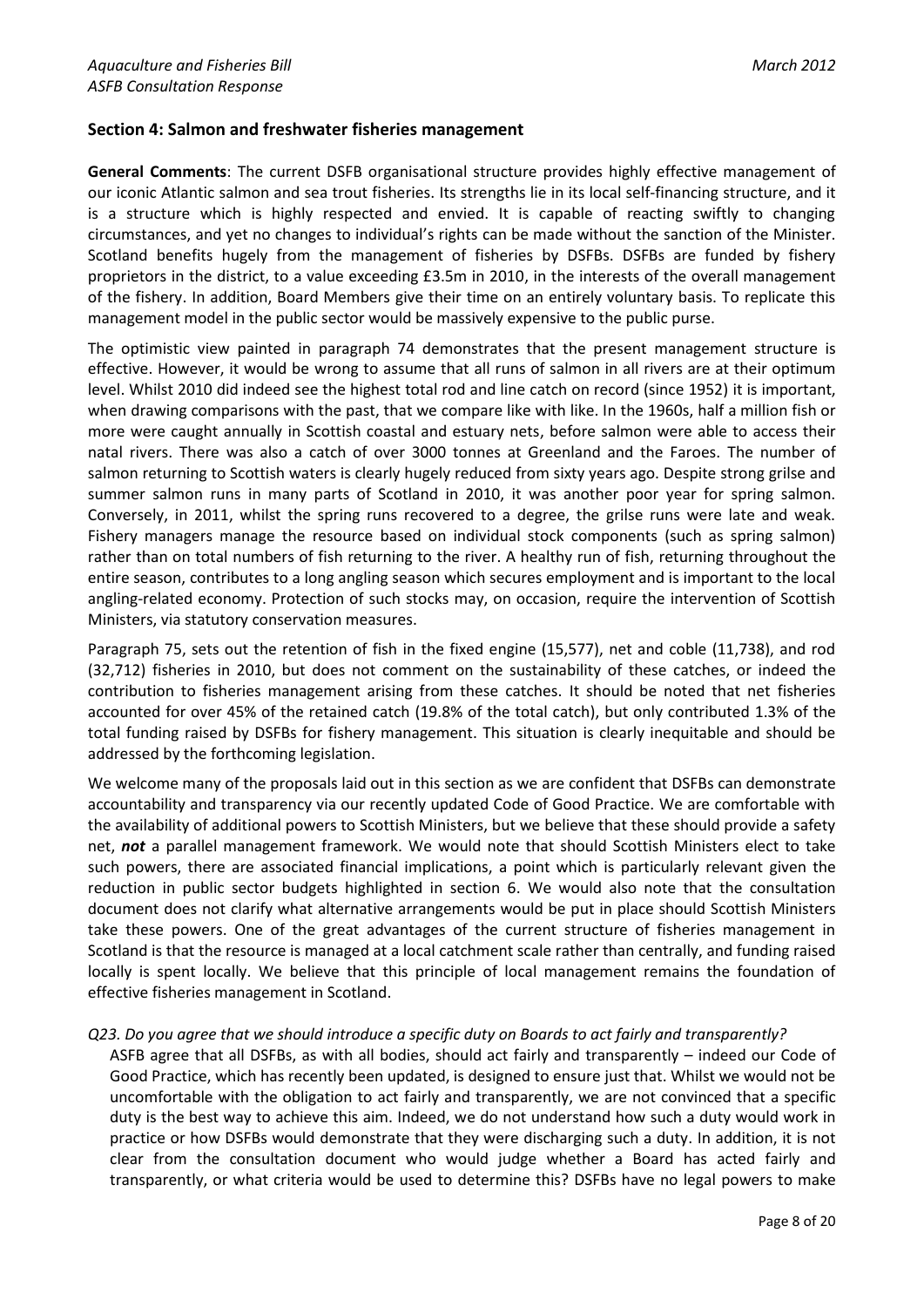statutory regulations without application to Scottish Ministers (e.g. conservation measures, reduction of exploitation (rod and/or net fisheries), methods of fishing etc.). Therefore any such regulations are already subject to due process, consultation and Ministerial approval. It is worth noting, that it is almost inevitable that any such decisions will be perceived as unfair by some stakeholders. Indeed, this difficulty is highlighted by the fact that the consultation includes a section entitled 'dispute resolution'. Despite the requirement for Ministerial Approval, if a stakeholder does not believe that DSFB has acted fairly, then any decision is already subject to judicial review.

We believe the best means of achieving fairness and transparency is adherence to the Code of Good Practice (see below).

# *Q24. Do you agree that there should be a Code of Good Practice for wild salmon and freshwater fisheries?*

ASFB finalised an updated version of the Code of Good Practice<sup>2</sup> for Boards in November 2011 and therefore we strongly agree that there should be such a code. The code is designed to ensure a rigorous and consistent approach, but one which allows solutions to be tailored to local conditions and catchment management.

We note that it is not clear which code is being referred to in the consultation as we are also aware that the production of a Code of Best Practice for Fisheries Management is also under development. The consultation document also goes further and suggests what the code could include. We address these issues point by point below, but we would make the general point that DSFBs across Scotland vary greatly in terms of size and resources. With that in mind, a 'one size fits all' approach is unlikely to be appropriate across the network.

 *Hold annual open meetings i.e. in addition to the statutory requirement on Boards to call an annual meeting of proprietors.*

We encourage all boards to hold open meetings, and very many do. We are not aware of any boards resisting demands for open meetings.

*Hold Board meetings in public, unless there is a good reason not to*

The 2003 Act requires DSFBs to call an annual meeting, but does not require DSFBs to hold any further meetings. However, most DSFBs hold a number of Board meetings per year. The cost of moving these meetings to a venue with sufficient capacity for members of the public, would involve a significant expense, which may prove disproportionate for many of the smaller DSFBs. ASFB believe that significant transparency in Board decision making could be achieved by publishing summary reports and/or minutes of meetings and where issues arise from those reports, by inviting evidence/submissions from members of the public, should the latter prove necessary.

# *Publish summary reports and/or minutes of meetings*

This is included as a recommendation in the latest version of the Code of Good Practice (November 2011).

*Invite evidence from members of the public on matters of public concern*

ASFB would have no difficulty with this in principle. However, it is not clear from the consultation what aspects DSFBs are being asked to take evidence on. The 2003 Act already ensures that salmon anglers and netting interests are represented on DSFBs, in addition to proprietors. A number of DSFBs also invite other bodies to Board meetings, such as SEPA, SNH and local authorities, although we would note it is not always possible for such bodies to make staff available. The present system therefore allows DSFBs to consider a wide range of views in discharging their functions.

*Consult stakeholders on a wide range of issues*

Again, ASFB would have no difficulty with this in principle. However, it is not clear from the consultation what aspects DSFBs are being asked to consult on. DSFBs cannot make legally

1

<sup>&</sup>lt;sup>2</sup> Available at: http://www.asfb.org.uk/governance/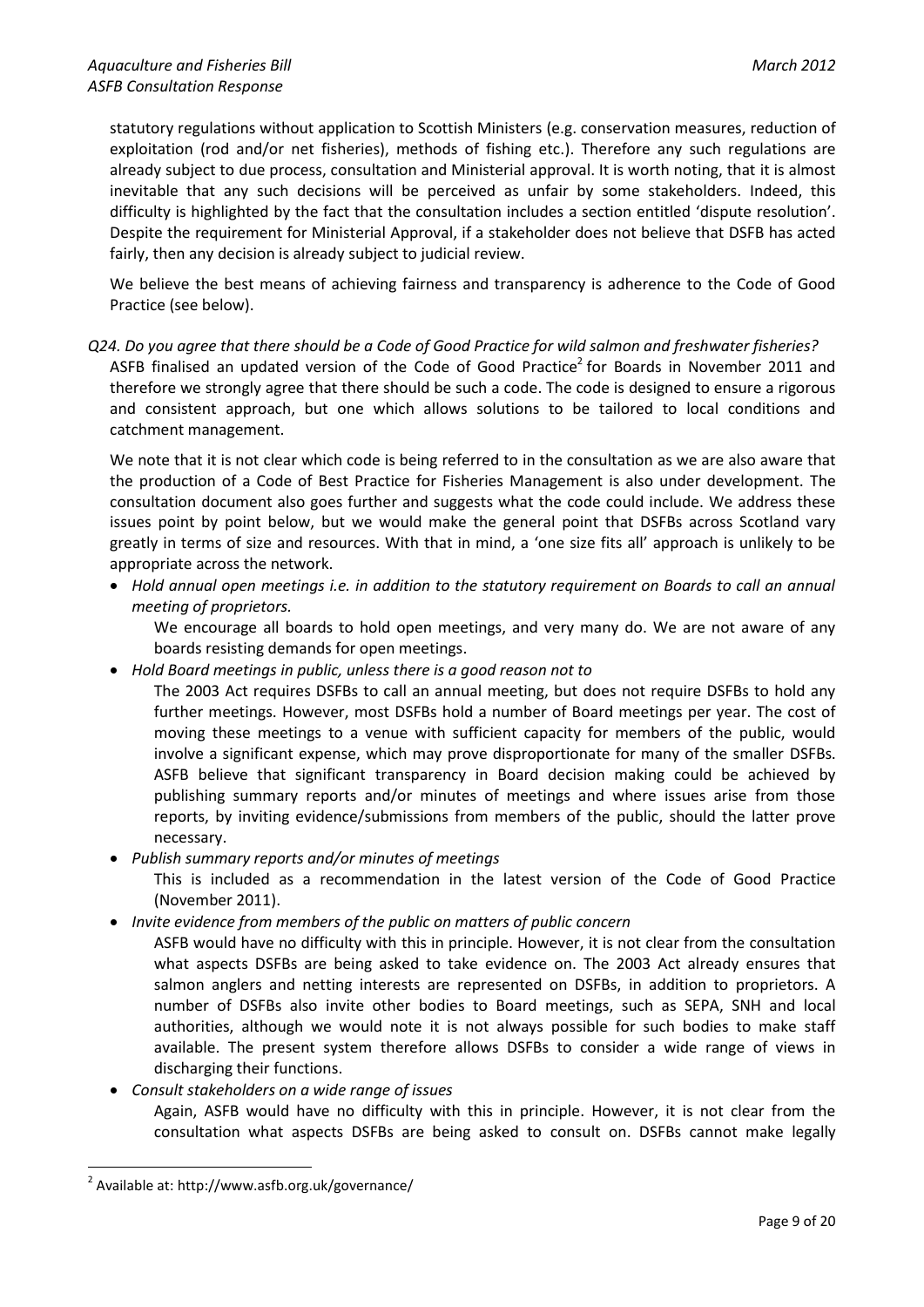binding decisions without the approval of Scottish Minsters, a procedure with an inbuilt consultation process. If the consultation document is referring to pre-application consultation, we would be supportive of this in principle, but we would again highlight that this may prove disproportionately expensive for some of the smaller DSFBs.

 *Make their Annual report and audited accounts widely available e.g. by publishing on web sites and local distribution*

This is included as a recommendation in the latest version of the Code of Good Practice (November 2011).

*Q25. If yes, do you think such a Code of Good Practice should be statutory or non-statutory?*

We believe that, similar to the Code of Good Practice for Scottish Finfish Aquaculture, the code should be non-statutory in the first instance. However, we would be content if there was a power for Scottish Ministers to adopt the code should they wish to do so in future.

# *Q26. Do you agree that Scottish Ministers should have powers to introduce a statutory system of carcass tagging for wild Atlantic salmon and sea trout?*

Yes, such powers should be taken **and implemented** as soon as possible. A carcass tagging scheme has been in operation in England and Wales since January 2009. Any salmon and sea trout caught by means other than rod and line (i.e. by licensed net or trap) must be tagged with a uniquely numbered Environment Agency carcass tag. This must be attached immediately after capture and remain attached until the fish is processed. Details of the fish and the tag reference numbers must be recorded in an annual log-book (supplied) and returned to the Environment Agency at the end of the year. Further information on the EA scheme is included in the 2009 review of implementation of the Salmon and sea trout carcass tagging and ban on sale byelaws<sup>3</sup>. It is worth noting that during the 2009 season, 36,500 salmon and sea trout were caught, tagged and recorded, with 30,668 of these recorded in the North East of England. The scheme is reported as having been a success: "*Feedback from the netsmen has been positive – they can sell fish to a premium market where the buyer can be confident about the source of the fish – the tags are also seen as a sign of quality.*" Similar schemes have been in operation in the Republic of Ireland since 2001 and Northern Ireland since 2002. Carcass tagging has been considered both as a quality control measure and as a means to minimise the possibility of illegally caught fish reaching markets or dealers. In combination with the ban on sale of rod caught fish across the UK, any untagged fish would be made unmarketable and clearly identifiable as illegally taken.

It is of note that the EA has identified a loophole in their system that, in the absence of a mandatory carcass tagging system in Scotland and in the Tweed District, illegally caught English fish are reaching the market masquerading as Scottish produce. There are also a number of potential routes for illegally caught Scottish fish to reach the market. Marine Scotland Compliance<sup>4</sup> has noticed a recent upturn in illegal gill netting in Scottish inshore waters. Between June 2009 and August 2010, 17 illegal gillnets were seized by FPV Minna (average length 47m; range 11-87m). There is a continuing, significant problem of wildlife crime in Scotland - the illegal taking of salmon within rivers and estuaries. During 2010, bailiffs employed by 28 of the 41 DSFB's across Scotland (including the River Tweed Commission) seized a further 166 nets of which 49 were recovered in-river and 117 were recovered in estuaries/coastal waters. Declared net catches for 2007-2009 (January-April) were 86, 80 and 145 respectively. However it is difficult to reconcile these figures with the amount of wild Scottish salmon reaching the market prior to the end of April. For example, the number of boxes of "Scotch Wild" salmon (containing on average five, 10lb salmon per box) arriving at Billingsgate Market in London<sup>5</sup> suggests that somewhere between 300 to over 1000 more Scottish salmon are sold than are declared according to the Statistical Bulletin. These figures are estimates as no records are kept as to how many of the fish boxes are full to capacity. However, given that only 30-40% of Scottish spring salmon are

1

<sup>3</sup> Environment Agency (2010). Salmon and sea trout carcass tagging and ban on sale byelaws: Review of 2009 implementation.

<sup>&</sup>lt;sup>4</sup> Alistair Beveridge talking at the 2011ASFB Bailiff's Seminar in Stornoway

 $5$  Official statistics supplied by the Chief Inspector of The Fishmongers' Company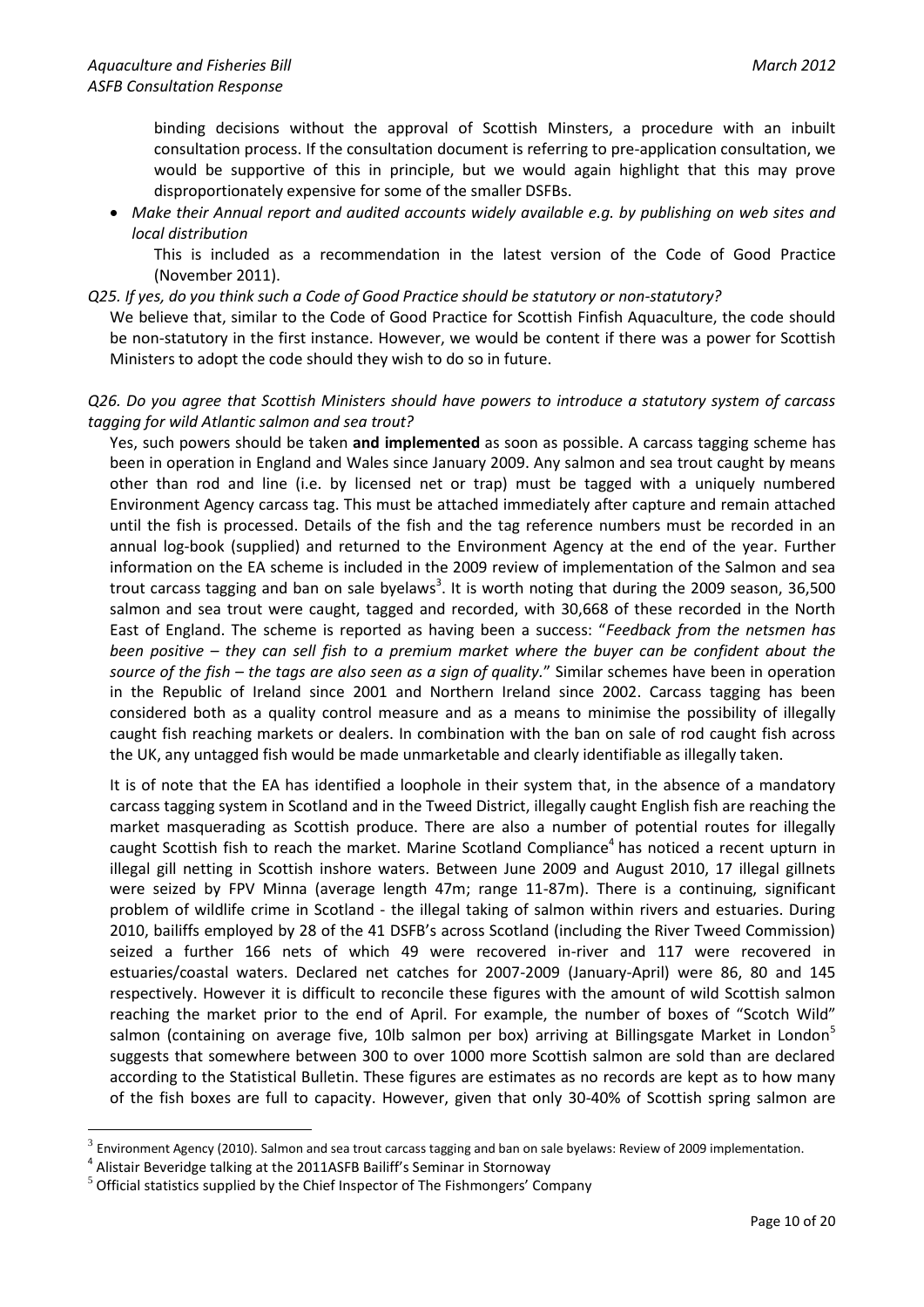estimated to be sold through Billingsgate, it is clear that illegally caught salmon reaching the market is a significant problem. The reduction of such illegal activity, by significantly reducing the potential market for illegally caught fish, would have a significant conservation benefit for wild salmonids.

There are also potential benefits to the netting industry. In the light of the application to the EU for Protected Geographical Indication (PGI) status for 'Scottish Wild Salmon' it is in the interests of both the netting industry and the Scottish Government to ensure that any Scottish wild salmon reaching the market is traceable and of the highest quality. The quality of illegally caught fish, which would be unlikely to be stored appropriately, could not reach the standards required for PGI status. ASFB are aware that there are a number of distinct carcass-tagging schemes, operated by individual netting operations. Whilst these are non-numbered schemes, operated purely for marketing purposes, the fact that such schemes are in operation demonstrates that these schemes are of value to the netsmen. However, unless such schemes are mandatory across Scotland and use uniquely numbered (and recorded) tags, the problems outlined above cannot be addressed.

In 2011, DSFBs applied for a Salmon Conservation Order to introduce a statutory system of carcass tagging for all net caught fish, in line with the rest of the UK. Whilst we believe that the power to introduce such a system already exists under the 2003 Act we are supportive of a system being introduced in Scotland at the earliest possible opportunity.

It is not clear whether the consultation question refers to net caught fish, rod caught fish, or all fish caught in Scotland. However, carcass tagging of rod caught fish may be a useful tool to aid DSFBs in ensuring compliance with their conservation policies. We would therefore suggest that DSFBs should be given a power to introduce a carcass tagging system within their own districts. However, we would note that the existing ban on the sale of rod caught fish across the UK, means that, even without carcass tagging of rod-caught fish, any untagged fish would be unmarketable.

Finally, as mentioned above it is currently illegal to sell rod caught fish. However, it is not illegal to purchase rod caught fish. Once we have a statutory system of carcass tagging in place, we believe that it should be illegal to both sell *and* purchase an untagged fish.

# *Q27. Do you agree that Scottish Ministers should have powers to take or require fish and/or samples for genetic or other analysis?*

This was a recommendation of the mixed stock fisheries working group and we agree that the Scottish Government should have the power to ensure that fish genetic samples can be produced where necessary from any salmon fishery. Genetic analysis is a key tool in modern fisheries management, and without such information it is not possible for DSFBs to know the impact of the catch on individual catchments or to apply targeted conservation measures. Access to this information will enable rational management decisions on net fisheries to be made. DSFBs would hope to be able to take such samples with the agreement of proprietors, but agreement from all fisheries within a district is not always possible. ASFB therefore would advocate that such a power should also be available to DSFBs. It is worth noting that the Board and Trust network currently has the capacity to process and analyse such samples.

We believe that genetic samples can be taken without killing the fish in question. However, if such sampling, undertaken on behalf of Scottish Ministers, would be likely to involve killing fish we consider that the DSFB should be fully consulted prior to sampling taking place.

# *Q28. Do you agree that Scottish Ministers should have powers to initiate changes to Salmon District Annual Close Time Orders?*

ASFB believe that such powers should only be used where there is no DSFB in place. Where a DSFB is in place, and is complying with good practice as set out in the Code of Good Practice, then changes to Salmon District Annual Close Time Orders should be initiated only on the application of the DSFB.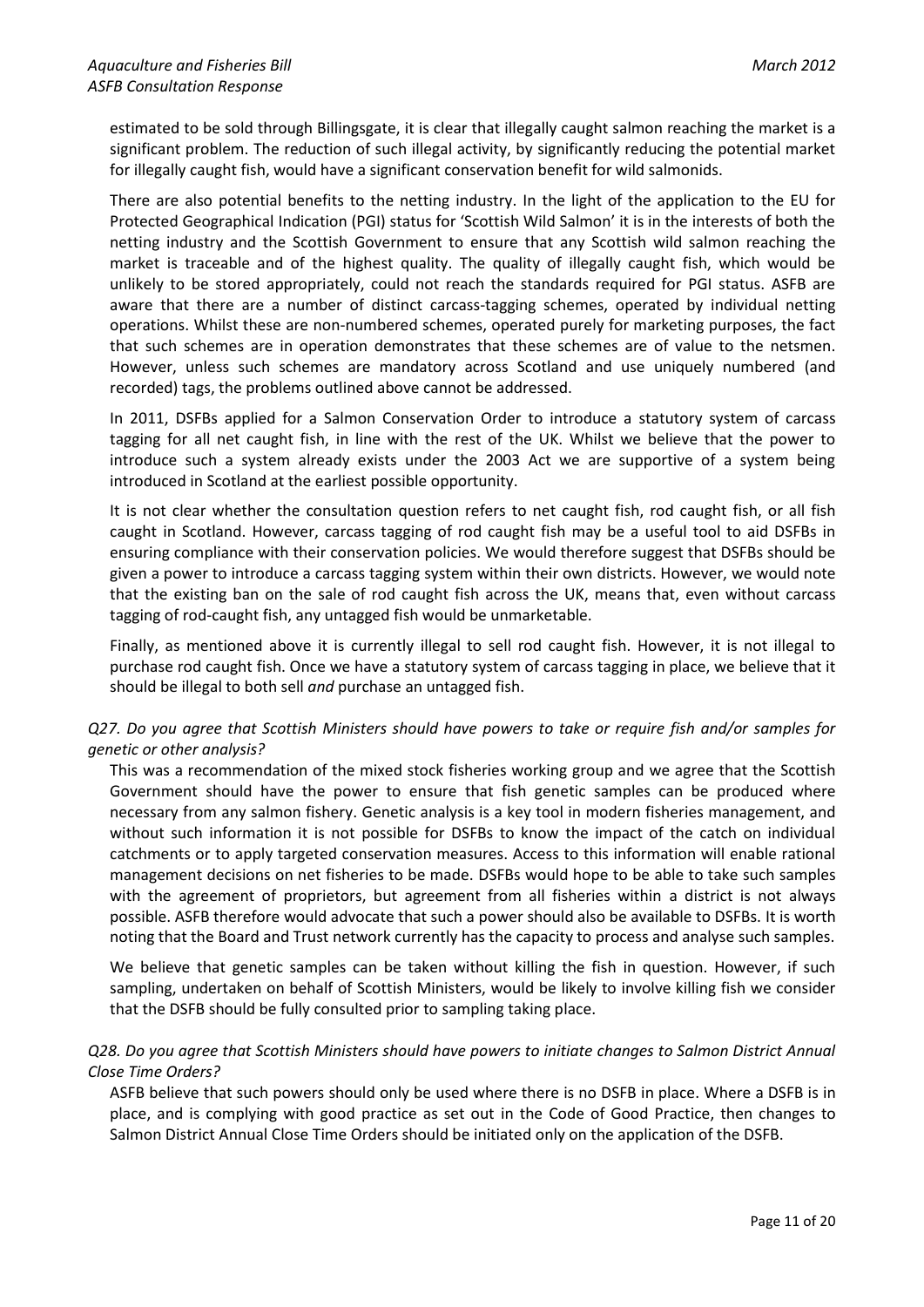*Q29. Do you agree that Scottish Ministers should be able to promote combined salmon conservation measures at their own hand?*

The consultation document does not set out the basis or need for combined salmon conservation powers and therefore we are unclear as to what advantage there is in combining these powers. DSFBs across Scotland have applied for both close time orders and conservation measures, sometimes in combination, and we are not aware of a particular problem with this arrangement.

*Q30. Do you agree that Scottish Ministers should be able to attach conditions, such as monitoring and reporting requirements, to statutory conservation measures?*

This is consistent with evidence based management and on that basis we are supportive of this in principle. However, there would need to be a degree of proportionality in placing monitoring requirements on a DSFB, due to the potential expense and/or expertise required to carry out such monitoring. A partnership approach, between DSFBs, Fishery Trusts and MSS would appear to be a sensible approach here (please see our comments on the National Strategy for Data Collection below).

*Q31. Do you agree that we should introduce statutory provisions related to mediation and dispute resolution, to help resolve disputes around salmon conservation, management and any related compensation measures?*

Again, we are unclear on the need for a statutory mediation/dispute resolution process. Fisheries management in Scotland largely progresses on a consensual basis. Where it is not possible to reach agreement on a voluntary solution, the legislation allows for DSFBs to apply to Scottish Ministers for e.g. conservation measures, reduction of exploitation (rod and/or net fisheries), methods of fishing etc. The ultimate decision rests with the minister, who will only act after consultation. Assuming that DSFBs are acting in accordance with the Code of Good Practice, and that decisions are therefore justifiable, we believe that it is entirely appropriate for Scottish Ministers ultimately to make such decisions. With regard specifically to compensation arrangements, mediation may prove useful in some instances, but we are not convinced for the need for statutory provisions in this regard.

# **Improved Information on Fish and Fisheries**

General Comments: ASFB agree that there is a need for improved information on fish and fisheries. Between the DSFBs, Fisheries Trusts and MSS there is a significant resource which we feel could be deployed in a more integrated and efficient manner to ensure data collection (whether from catch returns, electrofishing or counters) is consistent and useable. For instance, catch statistics are currently collected by MSS, by DSFBs and by the District Assessor. We would therefore propose a national strategy for the collection of fish data to provide the evidence required for appropriate fisheries management. Such a strategy could be draw together using the existing structures of the Strategic Framework for Scottish Freshwater Fisheries. For a DSFB to operate effectively, using an evidence-based system of management, it must have access to robust information (e.g. adult returns, juvenile numbers & factors affecting them). A national strategy for the collection of data would identify the roles of Marine Scotland Science, DSFBs, Trusts and individual proprietors in providing this information, and this could be defined through the relevant code of practice or statute. It is also important that this information is used to inform stakeholders and members of the public. Such a strategy would need to be sensitive to the variable resources available to DSFBs/Fishery Trusts across Scotland.

*Q32. Do you agree that there should be a legal requirement to provide comprehensive effort data for rod fisheries?*

We believe that there would be value in collecting effort data, if it could be clearly demonstrated that such data will significantly add to the understanding of fish stocks. We recognise that stock assessment from catch statistics alone is a blunt tool, and any refinement is welcomed. We believe that refinement can be done on specific test sites, and thus avoid the significant extra effort and cost involved in collecting this data nationally. There are a number of potential variables in collecting effort data: the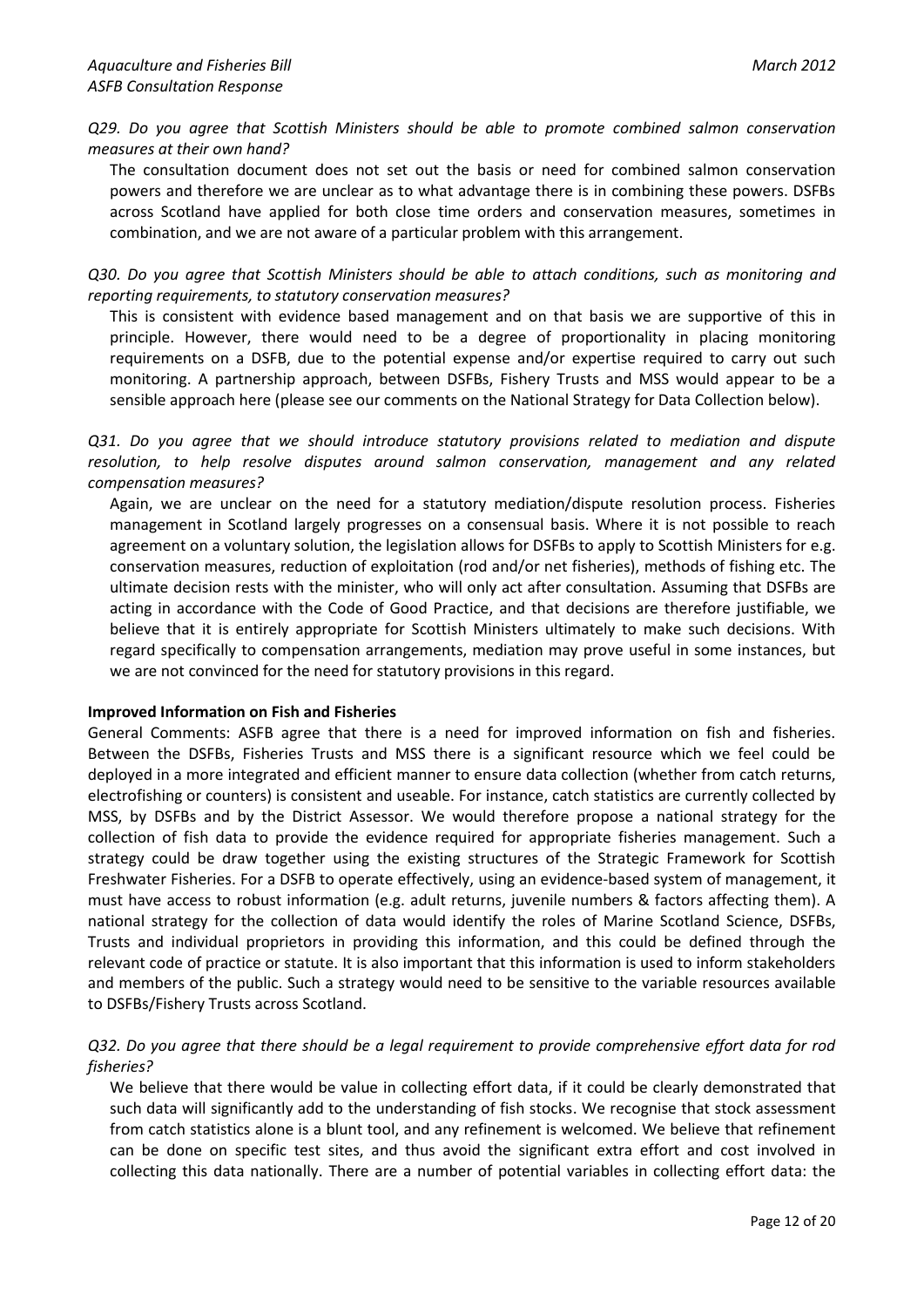1

experience of the angler; the familiarity of the angler with the river; whether fishing effort has occurred during optimal or sub-optimal fishing conditions; if the fishing effort occurred in the presence or absence of an experienced ghillie. In looking at historic records, it should also be noted that changes in technology now mean that an angler using new equipment can cover a greater area of river than before – essentially there can now be greater effort per angler. We are not clear how these factors could be accounted for in what is likely to be a relatively basic measure of effort.

We believe it would also be useful for more information and data to be collected from net fisheries. We believe that netting effort should be more clearly defined (not simply the monthly mean), all instances when leaders are not removed during weekly close times should be reported (see our response to Section 7 below), and number of fish taken from specific nets should be reported (net locations often range from close to river mouths, to several km from river mouths - such a reporting requirement would give an indication of the relative impact of a fishery on specific rivers).

We would support this issue being examined in detail in drawing up a national strategy for the collection of fish data as proposed above. We are aware that MSS are currently undertaking a pilot study on specific indexed rivers to assess the potential value of such data. On that basis, we would be content for Scottish Ministers to take a power to collect effort data, to be utilised on the successful conclusion of the MSS pilot study. We would also highlight that the existing catch statistics database contains a great deal of valuable information and the national strategy could also examine the most effective means of utilising such information.

- *Q33. What additional information on the fish or fisheries should proprietors and/or Boards be required to collect and provide; and should this be provided routinely and/or in specific circumstances?* Please see our comments above on a national strategy for the collection of fish data.
- *Q34. Should Scottish Ministers have powers to require Boards and/or proprietors or their tenants to investigate and report on salmon and sea trout and the fisheries in their district?*

Paragraph 104 of the consultation document appears to suggest that this question might be limited to licensing functions on the introductions of salmonids to freshwater. However, we are working under the assumption that this question involves all aspects of the salmon and sea trout fisheries in a district. A number of DSFBs already collect and publish information on catches, conservation policies, monitoring, introductions and enforcement within their districts. We believe that the Code of Best Practice is the best way to ensure that his information is provided, in a consistent manner for all DSFBs. The operation of the Code in this matter could be linked to the proposed national strategy for the collection of fish data.

It is not clear from the consultation document, should such a power be invoked to require a DSFB to undertake additional functions above and beyond their core work, who would be expected to pay for such additional functions. It is important that any such power must be used in a proportionate way, which reflects the resources of the DSFB in question.

# *Q35. Do you agree that Scottish Ministers should have powers to recall, restrict or exclude the jurisdiction of Boards in relation to fish introductions, in certain circumstances?*

As highlighted in the consultation document ASFB and RAFTS have developed guidance on stocking<sup>6</sup>. ASFB have also developed specific guidance on stocking programmes in Special Areas of Conservation which is currently with SNH for comment. Adherence to this policy is a requirement of the Code of Good Practice and therefore ASFB believe that issues relating to stocking practice should be dealt with through the Code. Where DSFBs are not fulfilling their duties such a power may be useful as a safety net.

<sup>6</sup> Available at: http://www.asfb.org.uk/wp-content/uploads/2011/04/ASFB-RAFTS-Salmon-stocking-policy-paper.pdf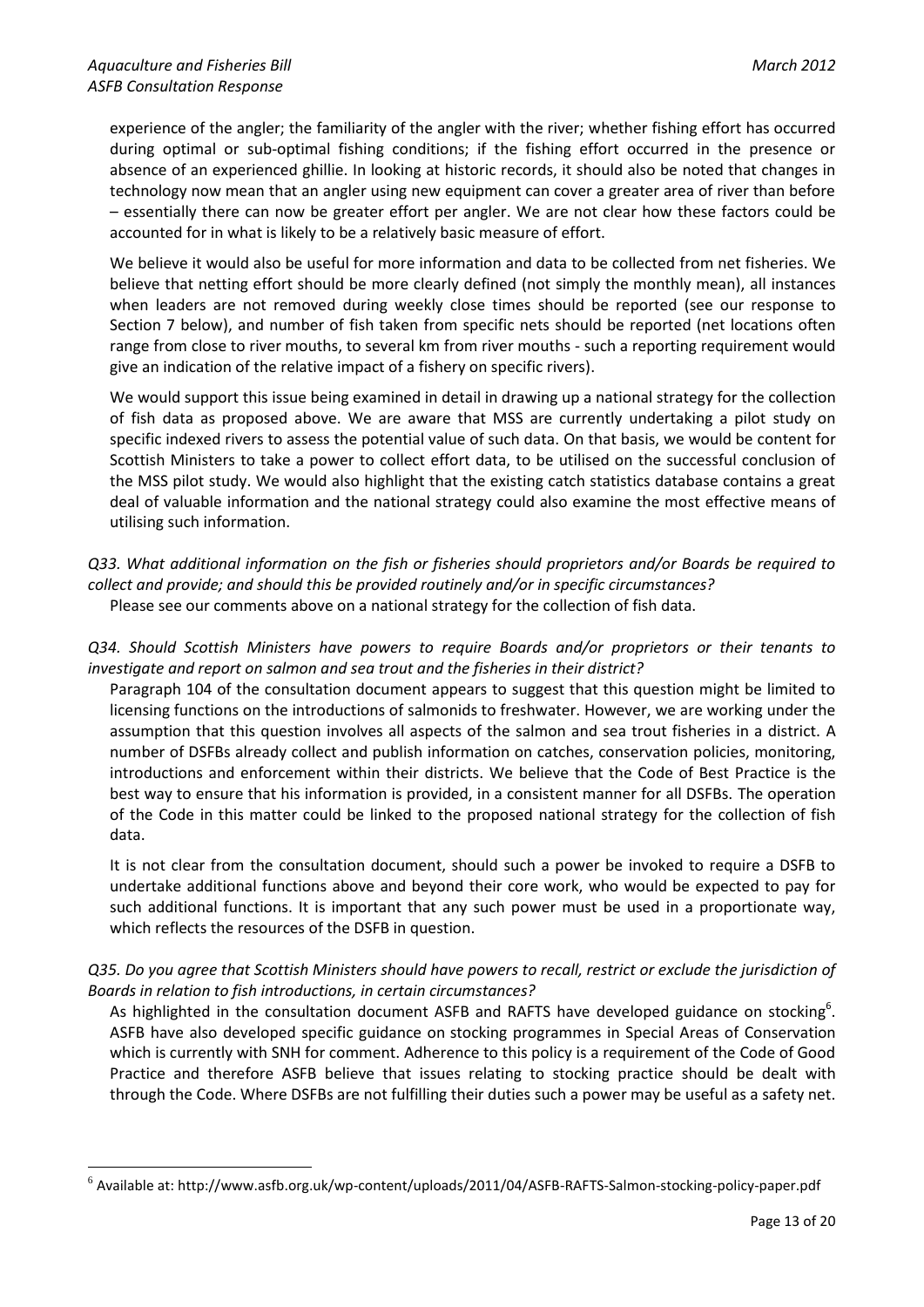# *Q36. If so, why and in what circumstances?*

It is appropriate that Scottish Ministers might use such powers where DSFBs can be demonstrated as not fulfilling their duties. We note that Scottish Ministers already have jurisdiction over fish introductions in those parts of Scotland which are not covered by DSFBs. In addition, Scottish Ministers have jurisdiction over introductions of other freshwater species throughout Scotland. However, we are not aware of any evidence to suggest that the use of regulatory powers is significantly better in those areas of Scotland under the jurisdiction of Scottish Minsters. Indeed, we would argue that some of the most concerning examples of questionable practice occur in such areas. In the specific example of introductions of freshwater fish (other than salmon and sea trout) we believe that DSFBs should be consulted prior to any introductions of fish within that district.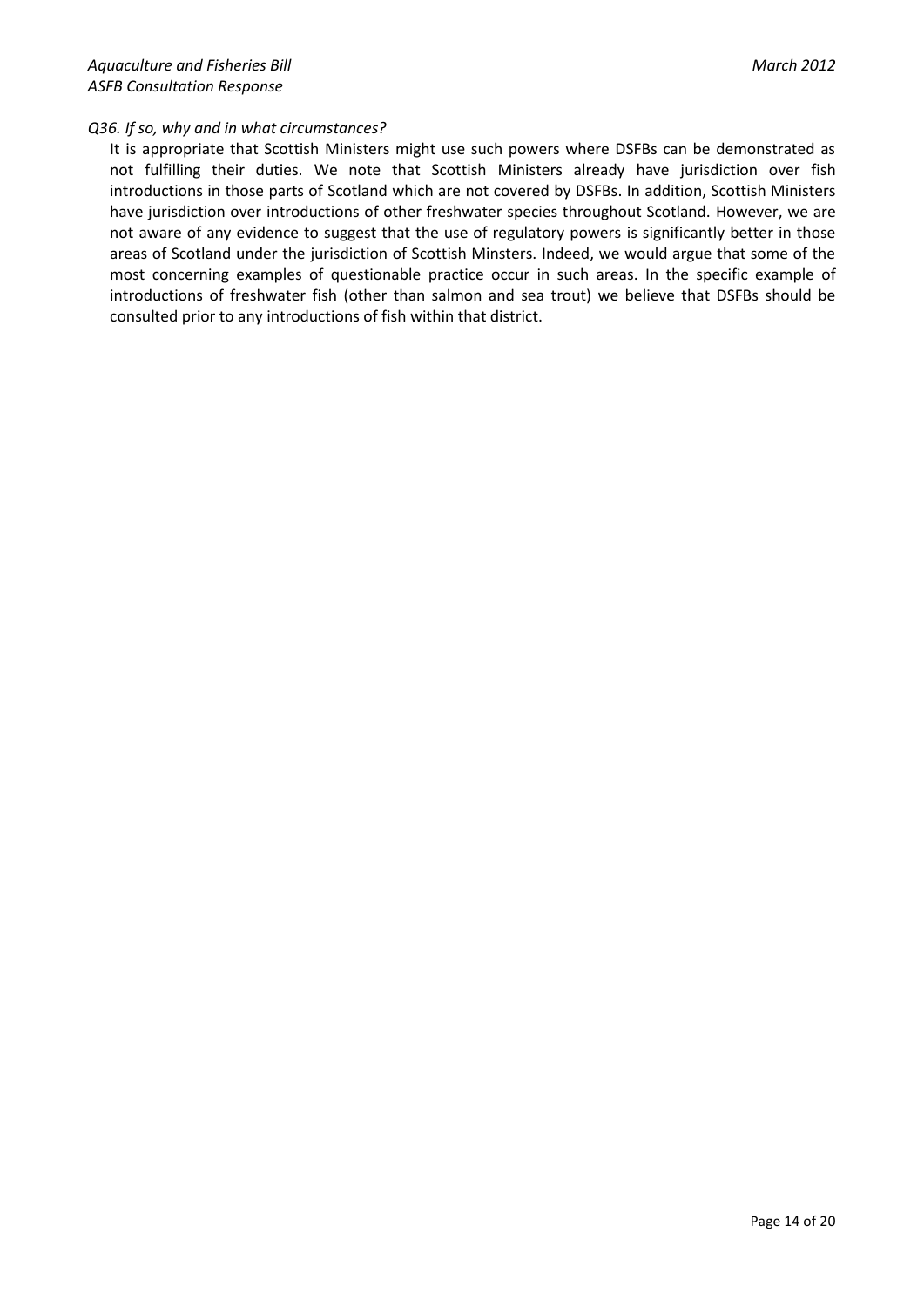# **Section 5: Modernising enforcement provisions**

*Q37. Do you agree that strict liability criteria should apply – where they are capable of being applied – for offences related to Marine Licensing requirements insofar as they apply to aquaculture operations and, potentially, in other situations?*

The scope of this question appears to be limited to breaches of the requirements for, or conditions of, Marine Licensing requirements (under the Marine (Scotland) Act 2010), insofar as they apply to aquaculture operations. However, there is no explanation in the consultation document as to the scope of such requirements or conditions. We are in favour of strict liability in principle, particularly with regard to escapes from freshwater and marine cages. Such a system would be consistent with the proposal that there should be additional powers for Scottish Ministers to take or require samples of fish from fish farms, for tracing purposes.

*Q38. Do you agree that we should extend the use of fixed financial penalties as alternatives to prosecution in relation to marine, aquaculture and other regulatory issues for which Marine Scotland has responsibility?* No comment.

*Q39. Do you agree that we should increase the maximum sum that can be levied through a fixed penalty notice to £10,000?*

No comment.

- *Q40. Are there particular regulatory areas that merit a higher or lower maximum sum?* No comment.
- *Q41. Do you agree that we should amend section 30(1) of the Fisheries Act 1981 as proposed?* No comment.
- *Q42. Do you agree that sea fisheries enforcement officers should be given specific power to allow vessels to be detained in port for the purposes of court proceedings?* No comment.

*Q43. Do you agree that sea fisheries enforcement officers should be able to dispose of property seized as evidence when it is no longer required, or forfeit items which would be illegal to use?* No comment.

*Q44. Do you agree that sea fisheries enforcement officers should have the power to inspect objects in the sea and elsewhere that are not obviously associated with a vessel, vehicle or relevant premises?* No comment.

*Q45. Do you have any views on the proposals to amend the Sea Fisheries (Shellfish) Act 1967 to help make its application clearer?* No comment.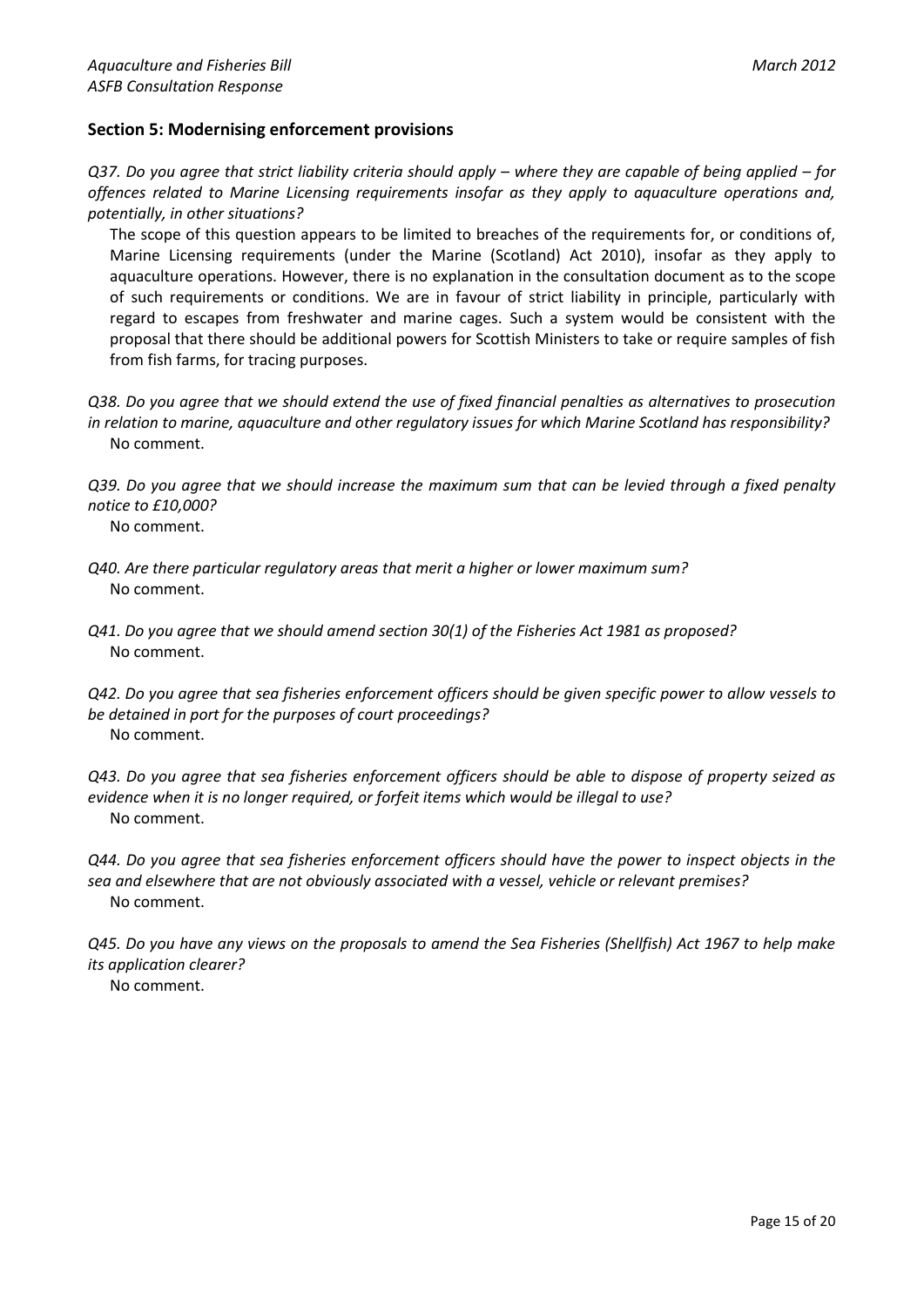# **Section 6: Paying for Progress**

*Q46. Do you agree that there should be enabling provisions for Scottish Ministers to provide, through secondary legislation, for both direct and more generic charges for services/benefits arising from public sector services and activities?*

Our comments here are restricted to the salmon and sea trout fisheries sector. It would have been useful if the consultation document had highlighted exactly which services/benefits are being referred to in relation to salmon and sea trout fishery management.

It would seem reasonable for charges for services/benefits and we believe that SEPA provide a good model here. For generic services such as setting up the framework of Controlled Activities Regulations, data collections standards etc. there is no charge. However, where a specific application is made, SEPA then levy a charge. In operation this appears equitable and proportionate. We would be concerned however, if any such charges were set at a level that put these services out of the reach of the smaller DSFBs.

It is also worth noting that the current CAR regime provides for the waiving of the application fee for an activity which delivers an environmental benefit. It would therefore seem logical that, where there is an application for e.g. conservation measures (where there is likely to be an environmental benefit) there should be no charge. In line with the SEPA model we would also expect Scottish Government to meet certain performance requirements. Specifically, applications to Scottish Ministers should be dealt with, within a statutory timeframe and we would expect the Act to reflect this.

# *Q47. If you do not agree that there should be charging provisions, how do you envisage ongoing and new work to assist in management and development of the aquaculture and fisheries sectors should be resourced?*

Again, we limit our comments to the salmon and sea trout fisheries sector. It is worth noting that Scotland gets a huge benefit from the management of fisheries by DSFBs. DSFBs are funded by fishery proprietors in the district, to a value exceeding £3.5m in 2010. Board Members give their time on an entirely voluntary basis. To replicate this management model in the public sector would be massively expensive to the public purse. In addition, DSFBs are consulted on, and expend significant time and effort in responding to, planning applications for wind farms, run of river hydro developments, marine renewable developments, fish farm developments and other developments with the potential to impact on the freshwater or marine environment. Any decisions on the level of charges, or indeed the need for charges, should be taken in the light of the considerable value already provided by DSFBs.

*Q48. If no new way of resourcing such activity can be found, what activities do you suggest might be stopped to free up necessary funds?*

There are a number of ways in which funds could be freed up. We have proposed above a national strategy for the collection of fish data. This could potentially help to refine the operations of MSS, thereby freeing up staff time. We also believe that a closer working relationship between DSFBs and MSS, SEPA and SNH would be valuable in this regard.

We also suggest below that the period in which DSFBs can consent certain activities without applying to Scottish Ministers should be extended. This again would free up scarce Government resources.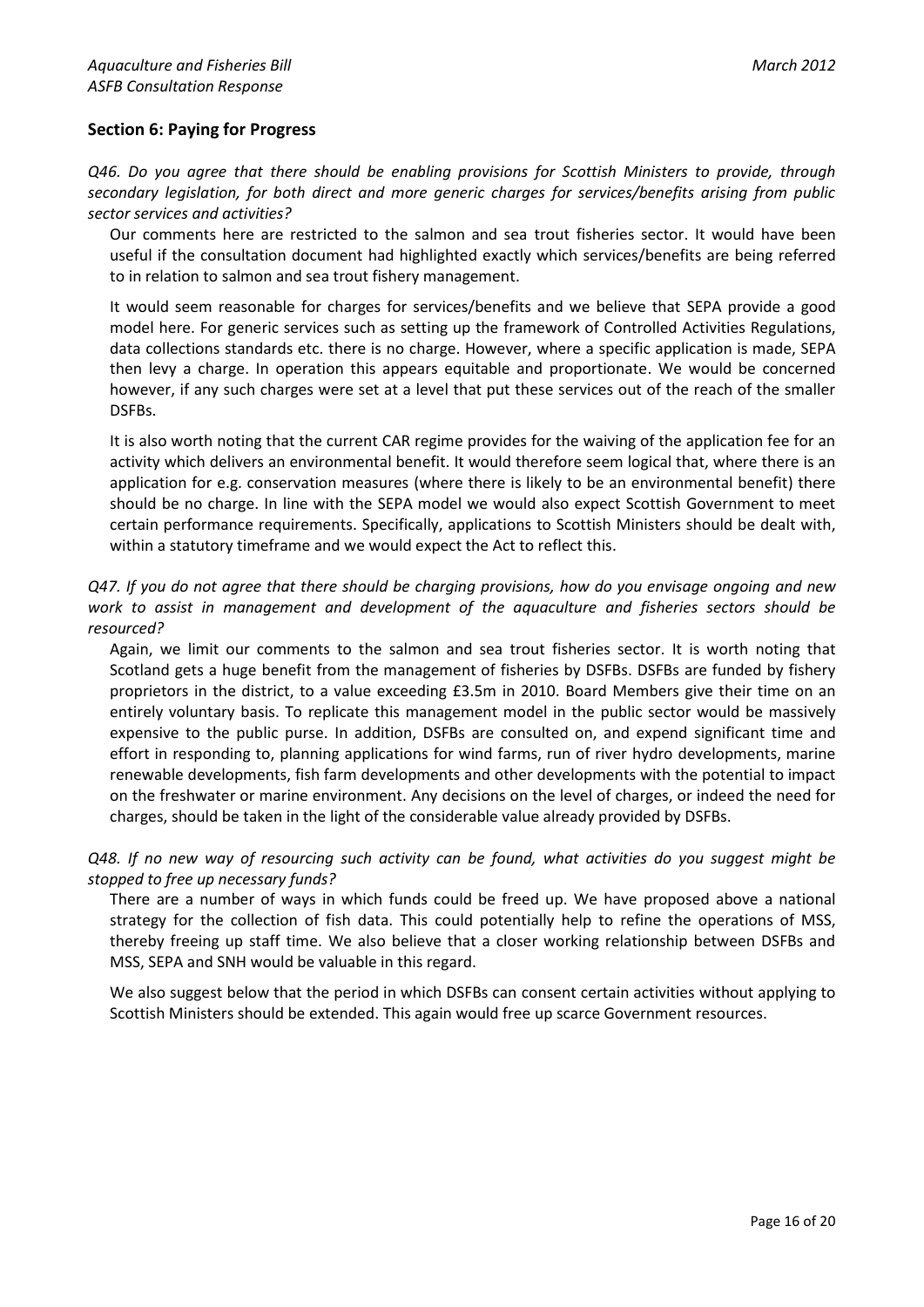# **Section 7: Any other issues**

#### **Section 1**

 Paragraphs 37-41 in the consultation document suggest that discharges from wellboats and processing facilities might be an issue with regard to sea lice. As we set out in our answer to Q12 SEPA biomass consents under the Water Environment (Controlled Activities) Regulations 2005 are limited to 'discharges' such as fish waste and chemo-therapeutants, but these are not currently interpreted as including sea lice. If sea lice from wellboats and processing facilities are an issue (and thereby would require filtering measures), then it would appear reasonable that sea lice released from farms are also an issue, and therefore we believe that sea lice emanating from sea cages should be treated in the same manner as other discharges. This would deal with the current lacuna in law with respect to the control of sea lice emanating from cages.

#### **Section 3**

 Enforcement notices under s6 of the Aquaculture and Fisheries (Scotland) Act 2007 allow Scottish Ministers to require the execution of such works, or the taking of other steps, with the purpose of the prevention, control or reduction of parasites. However, we have been informed by the Fish Health Inspectorate that any such notices are limited to observed problems with farmed fish and such notices cannot be utilised for the purposed of protection of wild fish. We do not believe that the 2007 Act specifically precludes such action, but if this is the case, we believe that the 2007 Act should be amended to allow such action to take place.

#### **Section 4**

- At present, the powers of DSFBs to consent certain activities for the purposes of fisheries management (such as electro-fishing and collection of broodstock for hatchery operations) which would otherwise be illegal are only exercisable outwith the annual close time. During the annual close time, DSFBs need to apply to Scottish Ministers for authorisation to undertake such activities. Annual close times were historically set based on the commercial salmon fishing season with an extension beyond such close times for rod and line fishing. Whilst the definition of the salmon season based on salmon netting may have made sense historically, when salmon netting was the major part of the sector, this is no longer the case. Indeed, the vast majority of DSFBs have little or no netting interests within their districts. It seems incongruous, and a waste of scarce government resources, for DSFBs to have to apply to Scottish Ministers for exemptions from certain offences under the 2003 Act in order to undertake activities (which include essential fisheries management techniques such as electrofishing) during the annual close time, when they do not have to do so at any other time. This places an unnecessary burden on DSFBs and Scottish Government. We therefore propose that the period over which DSFBs can consent such activities should be extended throughout the year. In addition, where the Scottish Government receives an application for electrofishing for other freshwater species in waters containing migratory salmonids where a DSFB exists, we consider that the DSFB should be fully consulted prior to electrofishing taking place. This would allow DSFBs to ensure that any proposed actions or activities taking place within the district do not interfere with, or compromise, existing programmes of routine sampling of juvenile salmon or sea trout.
- It is an offence to fish or take salmon during the weekly close time for net fisheries (6pm Friday 6am Monday). In the case of fixed engine salmon fisheries (bag or stake nets), this is achieved by removing the 'leader', a net positioned perpendicular to the shore which diverts fish into the salmon net. Removal of the leader prevents fish from entering the nets. It has become apparent that, in some parts of Scotland, the weekly close time is often not observed if, for example, rough sea conditions make it too dangerous to remove the leader. For example, Usan Fisheries near Montrose failed to remove the leaders on their nets on 12 out of 18 weekends in 2011 – equating to a significant increased exploitation of fish throughout the season. We are content that exceptions to the weekly close time should exist and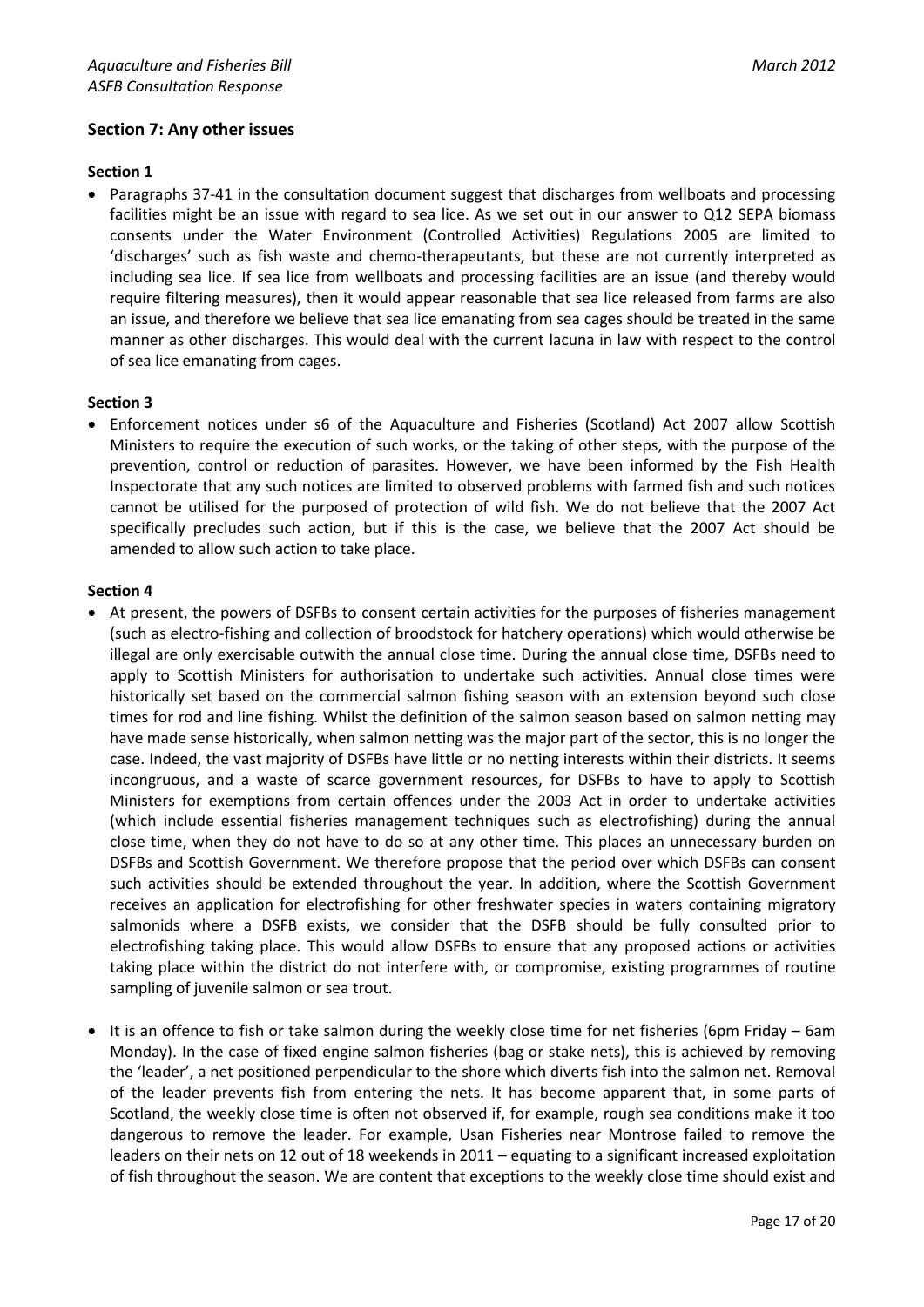indeed ASFB do not want to see anyone's life being put at risk. However, we are concerned at the potential for the current exception to the weekly close time to be exploited. The weekly close times were put in place for sound conservation reasons and therefore we believe that, where the close time cannot be adhered to for reasons of health and safety, the leaders should be removed for a corresponding period at the earliest next opportunity. Implicit in this, is the need for a requirement for netsmen to report all such occurrences when leaders are not removed.

 $\bullet$  The North Atlantic Salmon Conversation Organisation<sup>7</sup> has successfully negotiated reductions in salmon fisheries in their marine feeding grounds in the North Atlantic. Recently, MSFs have come under increased International scrutiny. NASCO's success in achieving tight restriction of traditional high seas MSFs near Greenland and the Faroes has led to increasing pressure on all parties to the Convention for the Conservation of Salmon in the North Atlantic Ocean to address MSFs in their home waters. As we expect Greenland and the Faroes to adhere to the current tight restrictions on their fisheries, we must keep our own house in order – it would be a disaster for Scottish salmon fisheries if these high sea fisheries were to resume.

The extent of *active* net fisheries in Scotland has declined, particularly since the 1970s when the advent of salmon farming and the availability of cheaper farmed fish to the consumer had a marked effect on the commercial viability of salmon netting for wild stocks. However, since the millennium the price of wild Scottish salmon has increased markedly, and the recent purchase of previously lightly fished netting stations in Caithness by a major Scottish netting interest raises the prospect of an increase in netting effort in coming years. There remain a large and undefined number of inactive netting stations in Scotland, for which the netting rights still exist. The 1997 Report of the Scottish Salmon Strategy Task Force recognised that it would be inappropriate to prohibit the operation of active net fisheries, but that a mechanism should be established to prevent any increase in fishing effort, in line with our International commitments. The report therefore recommended that '*All net fisheries (both outside estuary limits and net and coble fisheries above the head of the tide) operated or genuinely let in any two years in the period 1993 to 1996, inclusive, should be registered, and only those that are so registered should be permitted to continue operating*'. The report also recommended that '*The number of traps fished at a bag-net or stake-net station, or the number of crews working a net and coble station outside estuary limits, should not be greater than those qualifying for registration*'.

Related to the above, ASFB believe that, when a netting station is put up for sale, or is to be leased to a third party (other than the proprietor), the relevant DSFB, or indeed a local angling club should, in the interests of salmon conservation, have a statutory pre-emptive right to purchase (or lease) that netting operation before any proposed sale (or lease) could proceed. Such a mechanism would also prevent an increase in fishing effort, in line with our international commitments.

# **Section 5**

1

 There are a number of issues relating to gill netting of concern to salmon interests. The use of monofilament nets in Scottish waters is prohibited. However, many nets being used on the South Scottish coast are *multi-monofilament*. Despite the inclusion of the pre-fix 'multi', these nets are monofilament and are already illegal as highlighted in an English court ruling<sup>8</sup>. The rules regarding gill netting in England have recently changed. Previously gill netting was dealt with under s6 of the Salmon and Freshwater Fisheries Act 1975 (as amended by the Salmon Act 1986) by way of bylaws set by the Local Fisheries Committee. However, the 1975 Act was repealed by the Marine and Coastal Access Act 2009, which set up a new framework for the governance of inshore fisheries via Inshore Fishery and Conservation Authorities (IFCAs). Some IFCAS have used these powers to remake the old sea fisheries

<sup>7</sup> Established under the Convention for the Conservation of Salmon in the North Atlantic Ocean in October 1983

<sup>8</sup> Brough v National Rivers Authority (1993)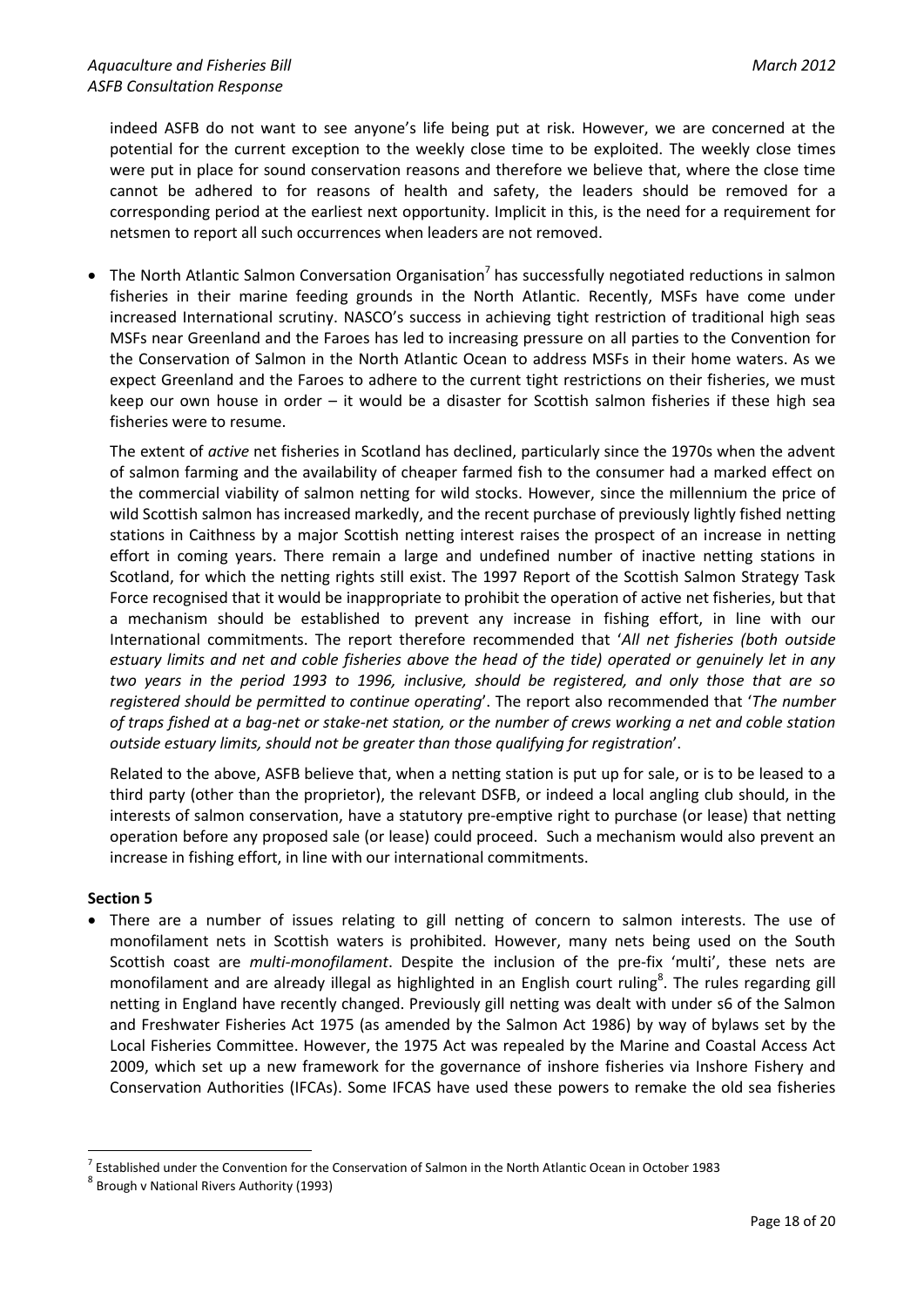committee bye laws prohibiting gill netting within certain specified locations. Such bylaws are in terms similar to the following:

*The placing and use of fixed engines for taking sea fish is prohibited in the following areas except when placed or used in accordance with the following conditions:*

*The headline of every fixed engine shall be at least 3m below the surface of the water at any state of the tide when set in the following areas less than 1 nm from the low water line along the coast and between the following eastward and westward boundaries.*

[All references to fixed engines in the above, refer to gill nets]

Such bylaws, which are also designed to prevent gill nets being placed near river mouths, reduce the likelihood that salmon or sea trout will be intercepted by gill nets set for sea bass or mullet, as salmonids fish generally swim within 3m of the surface and close to the coast. As the law currently stands, it is an offense to take salmon, but this does not prevent salmon being intercepted and killed in gill nets, so long as the fish are not landed. We believe that the Aquaculture and Fisheries Bill presents an opportunity for Scottish Ministers to take a power (if such a power does not already exist under the Inshore Fisheries (Scotland) Act 1984), via the most appropriate legislative vehicle, to regulate gill netting by order, along the lines of the English bylaws suggested above. Such orders should be made by Scottish Ministers under their own volition, or on application by a DSFB.

#### **Section 6**

• The need for the equitable burden of conservation was recognised by the Mixed Stock Working Group. There is currently an imbalance in that burden between the exploiters of the resource. As previously noted, net fisheries accounted for over 45% of the retained catch, but only contributed 1.3% of the total funding raised by DSFBs for fishery management. This situation is clearly inequitable and should be addressed by the forthcoming legislation.

#### **Other**

 There is currently a population of feral beavers on Tayside which has most likely been introduced illegally. It is also possible that some of these animals may have escaped from private collections. In either case, it is important that such animals, which may impede the upstream access of migratory salmonids, are chipped, tested for disease and securely enclosed as a condition of ownership. We would seek assurance that the Wildlife and Natural Environment (Scotland) Act 2011 contains the necessary powers for Scottish Ministers to deal with these issues. If the relevant powers do not exist, we believe that the Aquaculture and Fisheries Bill may provide a legislative vehicle for changes to primary legislation in relation to this issue.

# **For further information please contact:**

Alan Wells | Policy & Planning Director Tel: 0131 272 2797 | Email[: alan@asfb.org.uk](mailto:alan@asfb.org.uk)